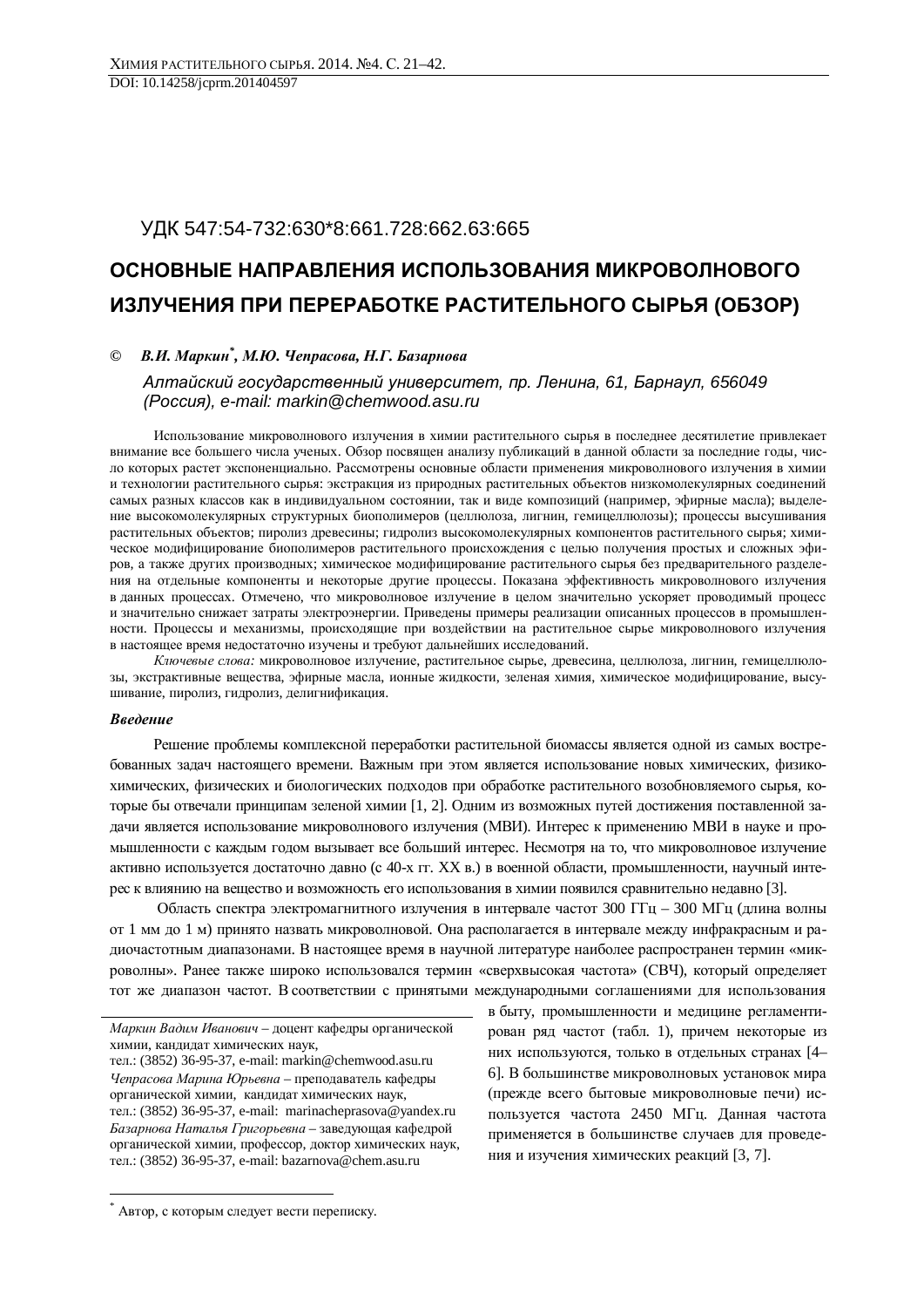| Частота. | Допустимое         | Страна использования         |
|----------|--------------------|------------------------------|
| МΓц      | отклонение         |                              |
| 434      | 0.2%               | Австрия, Нидерланды, Порту-  |
|          |                    | галия, Германия, Швейцария   |
| 896      | $10 M$ $\Gamma$ II | Великобритания               |
| 915      | 13 M <sub>TH</sub> | Северная и Южная Америка     |
| 2375     | $50$ M $\Gamma$ II | Албания, Болгария, Венгрия,  |
|          |                    | Румыния, Словакия, Чехия,    |
|          |                    | Россия                       |
| 2450     | $50$ M $\Gamma$ u  | Весь мир, кроме случаев, ко- |
|          |                    | гда используется 2375 МГц    |
| 3390     | 0.6%               | Нидерланды                   |
| 5800     | 5 M <sub>II</sub>  | Весь мир                     |
| 6780     | $0.6\%$            | Нидерланды                   |
| 24150    | $25 \mathrm{MTu}$  | Весь мир                     |
| 40680    | $25 \mathrm{MTu}$  | Великобритания               |

Распределение частот для промышленных, медицинских и научных целей в диапазоне 433,92 до 40000 МГц

В настоящее время накоплен большой опыт по использованию микроволнового излучения в различных областях науки, техники, промышленности, медицины, сельского хозяйства и в быту. Большинство данных областей достаточно подробно освещены в мировой литературе. Среди крупных монографий в данной области следует отметить работы [4, 5, 8–15]. Кроме того, издается ряд специализированных журналов, посвященных исследованиям по использованию микроволновой энергии в науке и технике. Наиболее известными и авторитетными являютɫɹ: Microwave Journal (http://www.microwavejournal.com/), International Journal of Microwave Science and Technology (http://www.hindawi.com/journals/ijmst/), Jour-

nal of Microwave Power and Electromagnetic Energy (http://jmpee.org/) и ряд других. Однако традиционно работы по применению микроволновой энергии в химии публикуются в химических журналах. Поэтому данные публикации распределены по многим специализированным изданиям в области химии.

Использование микроволнового излучения в химии первоначально ограничивалось пробоподготовкой в аналитической химии при анализе различных объектов (в том числе экстракция) и синтезом некоторых неорганических веществ, сушкой и дегидратацией [16–20].

Началом применения микроволнового излучения в органической химии принято считать классические работы, проведенные в 1986 г. R. Gedye [21] и R. Giguere [22], в которых показано значительное сокращение продолжительности проведения некоторых химических реакций в условиях МВИ по сравнению с условиями традиционного нагрева. К другим преимуществам МВИ также можно отнести экономию электроэнергии, возможность проведения реакций в условиях повышенного давления при температурах, намного превышающих температуру кипения растворителя, или в отсутствие растворителя, возможность получения соединений, недоступных или труднодоступных при использовании других методов активации [23]. С появления первых работ о применении МВИ в химии мы наблюдаем устойчивый рост публикаций в данной области. Анализ публикационной активности ученых (по данным БД Scopus, www.scopus.com), использующих микроволновое излуче-



Количество публикаций по использованию микроволнового излучения в химии (по данным базы данных Scopus)

ние в различных областях химии, наглядно иллюстрирует изменение числа публикаций (рис.), которые посвящены применению МВИ в различных направлениях химии. Среди наиболее значимых, в которых представлены основные результаты, достигнутые в этой области за последние годы, можно привести [7, 23-28].

Достаточно активно МВИ в последние годы стало использоваться в химии полимеров [29], и в частности в области химии целлюлозы и древесины [15, 30], а также в химии низкомолекулярных соединений растительного сырья [31–33].

Цель настоящей работы – дать обзор литературы, посвященной последним достижениям в области использования микроволнового излучения в химии растительного сырья.

#### **Выделение низкомолекулярных компонентов**

Микроволновое излучение достаточно активно используется при экстракции различных низкомолекулярных органических соединений из природного органического сырья, и прежде всего растительного [34–37]. Известны примеры выделения групп веществ и отдельных соединений, принадлежащих к таким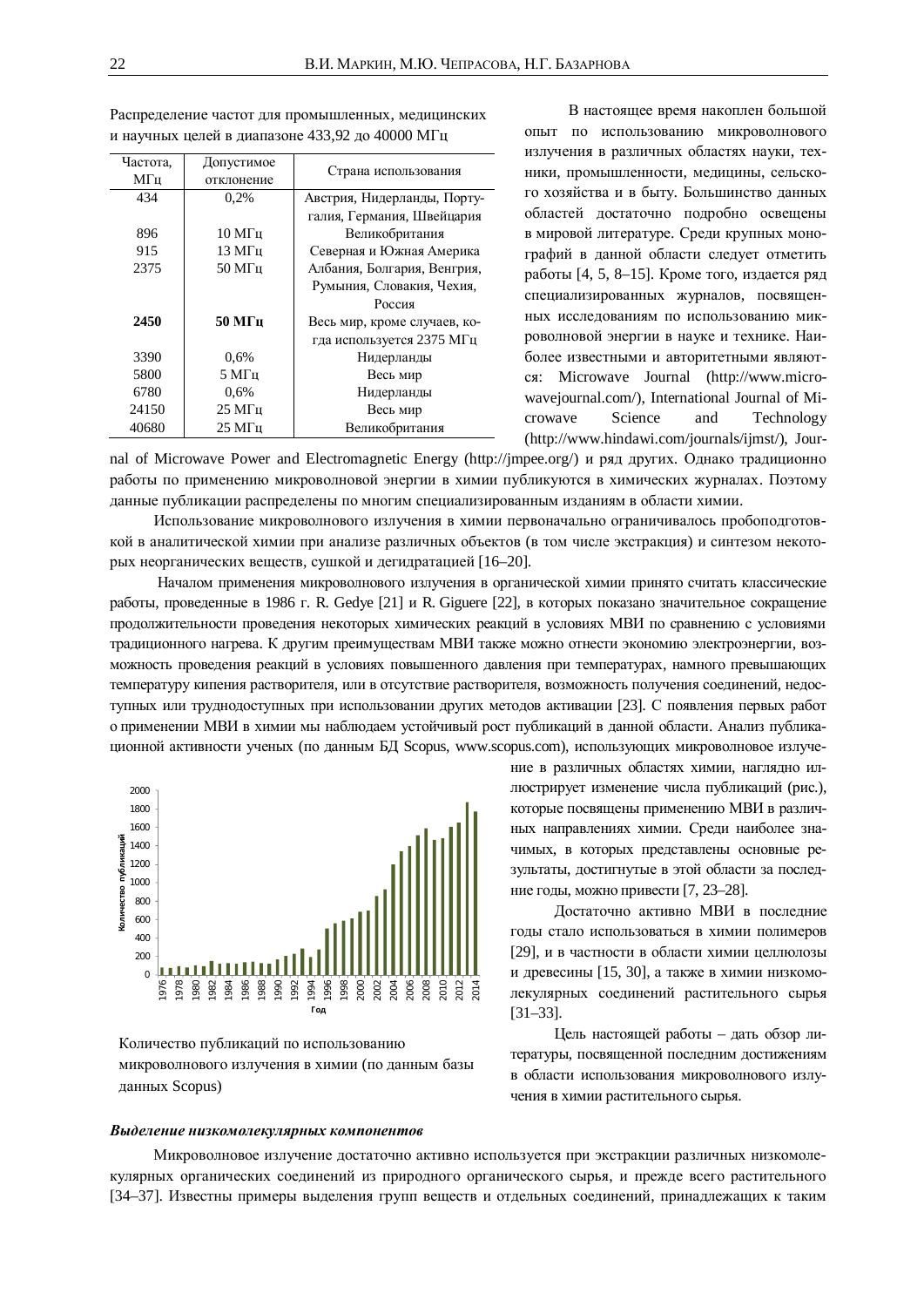классам, как фенольные соединения и флавоноиды [38–45] (корилагин и гераниин [46]), ксантоноиды (мангиферин [47]), сапонины [48] (лупеол [49], бетулин [50]), каротиноиды [51], липиды [52], лигнаны [53], үглеводы [54], урсоловая и олеановая кислоты [55, 56], пентациклические терпены [57], терпеноиды (соланесол [58]) и многие другие вещества (например, 6-гингерол [59]).

В качестве перспективного научного направления «зеленой химии» в последние годы активно разрабатывается использование в качестве растворителя различных соединений и материалов (в том числе и растительных объектов) ионных жидкостей (ИЖ). Сочетание использования ионных жидкостей и микроволнового излучения для извлечения экстрактивных веществ из растительного сырья является весьма перспективным. В работах [41, 53, 60–62] приведены некоторые примеры проведенных исследований.

Также подробно описаны простые ИЖ, такие как [C<sub>4</sub>mim][Br], [C<sub>4</sub>mim][BF<sub>4</sub>], [C<sub>10</sub>mim][BF<sub>4</sub>],  $[Allmim][BF<sub>4</sub>]$ , они хорошо изучены как хорошие растворяющие системы, с помощью которых можно эффективно извлекать из растительного сырья различные соединения, например кверцетин из *Toona sinensis* [63], подофиллотоксин из Dysosma versipellis, Sinopodophyllum hexandrum и Diphylleia sinensis [64], рутина из Saururus *chinensis* (Lour.) Bail. (*S. chinensis*) и *Flos Sophorae* [65]. Как отмечают авторы, основным преимуществом использования микроволнового излучения является быстрое проведение процесса экстракции.

Микроволновое излучение позволяет увеличить выход эфирного масла при его получении из различного растительного сырья с использованием растворителей, «прозрачных» к действию МВИ [66]. Авторами показано, что использование МВИ при получении эфирного масла данным способом позволяет значительно сократить общую продолжительность процесса. Использование микроволнового излучения позволяет очень быстро и эффективно выделять эфирные масла из разного растительного сырья без сложного дополнительного оборудования в бытовой микроволновой печи [67].

Использование микроволнового излучения при получении эфирного масла парогидродистилляцией вызывает не только быстрый объемный нагрев всей массы, но способствует более сильной деструкции исходного растительного материала, что вызывает более быстрое и полное высвобождение низкомолекулярных соединений. Поэтому состав эфирного масла, полученного при использовании микроволнового нагрева, может значительно отличаться от полученного традиционным способом [68].

Для эффективного извлечения летучих низкомолекулярных органических соединений из растительного сырья был разработан способ дистилляции и одновременной экстракции органическим растворителем с использованием микроволнового излучения [69]. Предложено аппаратурное решение для обеспечения удобного и быстрого проведения процесса. На примере Zygophyllum album L. показано, что использование микроволнового излучения позволяет значительно сократить процесс извлечения (30 мин против 3 ч) по сравнению с традиционным способом, и при этом для экстракции требуется меньшее количество растворителя. Однако, как отмечают авторы, состав полученных образцов эфирных масел сильно отличается по составу.

В работе [70] проведено сравнение методов получения эфирного масла парогидродистилляцией из свежей мяты (*Mentha piperita* L.) и метода сухой перегонки (без использования растворителя) с использованием МВИ. При выделении эфирного масла обоими методами обнаружено что при микроволновом излучении свежие листья благодаря высокому содержанию воды быстро нагреваются, что приводит к разрыву клеточных стенок и быстрому высвобождению летучих компонентов. Это приводит к быстрому протеканию процесса и более высокому выходу эфирного масла. Однако использование высокой мощности МВИ может привести к снижению содержания основных наиболее ценных компонентов эфирного масла.

В работе [71] был разработан новый способ получения эфирных масел без использования растворителя. Порошок карбонильного железа тщательно смешивают с образцом высушенного растительного материала растения, помещают в реактор и подвергают микроволновому облучению при мощности 350 Вт в течение 12 мин. Эфирные масла скапливаются в свободном пространстве реакционного сосуда. С помощью микрошприца в реакционное пространство водится капля декана так, чтобы она была на кончике иглы. После экстракции в течение 7 мин капля втягивается обратно в шприц и затем в виде раствора вводится непосредственно в ГЖ-МС-хроматограф. По сравнению с традиционным методом получения эфирных масел (парогидродистилляции) предложенный способ требует очень маленького количества образца растительного материала и меньшей продолжительности извлечения эфирных масел. Сравнение состава эфирных масел *Eugenia caryophyllata* Thunb., полученных данным способом и методом парогидродистилляции, показало их практически полную идентичность. Аналогичное ГХ-МС-исследование проведено по изучеɧɢɸɷɮɢɪɧɨɝɨɦɚɫɥɚ *Nepeta crispa* Willd. [72].

Также были проведены исследования по выделению эфирных масел с использованием микроволнового излучения из других растительных объектов, например: лимонник китайский (Schisandra chinensis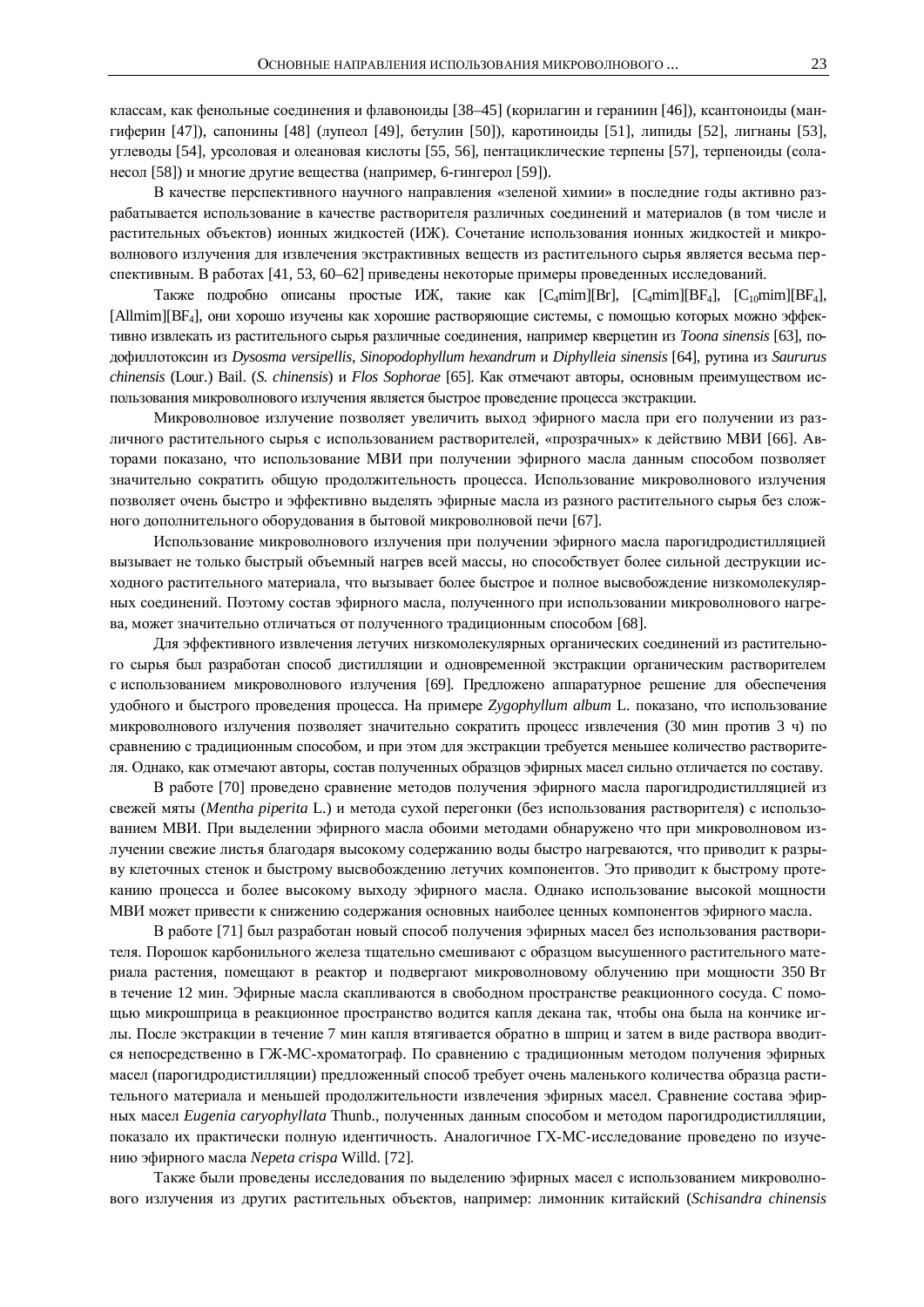*(Turcz.) Baill.*) [73], грецкий орех *(Juglans regia L.*) [74], щитовник пахучий (*Dryopteris fragrans*) [75], полынь Черняева Artemisia tschernieviana <sup>[76]</sup>, мелисса лекарственная (Melissa officinalis L.), лавр благородный (*Laurus nobilis* L.) [77], кипарисовик туполистный (*Chamaecyparis obtusa*) [78], различных видов мяты [79] и других растений [80–83].

Для экстракции эфирных масел под воздействием микроволнового излучения возможно использование ИЖ [84]. Сравнение экстракционных возможностей четырех ионных жидкостей и традиционного метода парогидродистилляции на примере получения эфирного масла из семян Fructus forsythiae показало, что совместное использование микроволнового излучения и ионных жидкостей позволяет увеличить выход (9,58%) эфирного масла и сократить продолжительность (29,3 мин) по сравнению с методом гидродистилляции (выход – 4,08% и продолжительность 100 мин). Кроме того, исследование состава полученных масел показало более высокое содержание ценных кислородсодержащих монотерпенов в масле, полученном экстракцией ионными жидкостями под воздействием микроволнового излучения.

Во всех работах отмечается повышение выхода эфирного масла и значительное сокращение продолжительности процесса.

В работе [85] изучено экстрагирование с использованием микроволнового излучения нафтодиантроновых пигментов (гиперицина и псевдогиперицина) из сырьевой фитомассы зверобоя продырявленного *Hypericum perforatum*. Установлено, что их максимальное извлечение достигается при применении в качестве экстрагентов 55%-го этанола или пропанола-2 при гидромодуле, равном 40, при удельной мощности микроволнового излучения 0,0205 Вт/см<sup>3</sup> при частоте 2450 МГц и продолжительности воздействия МВИ 60 с. В качестве источника микроволнового излучения использовали бытовую микроволновую печь.

Изучен процесс выделения экстрактивных веществ и бетулина из древесины березы [50]. Использование микроволнового излучения позволяет увеличить скорость извлечения бетулина и экстрактивных веществ в 10–15 раз по сравнению с традиционной экстракцией методом настаивания. При этом метод настаивания позволяет получить бетулин с 40%-м выходом, в то время как применение МВИ увеличивает его до 50%. Показано существование сорбционного эффекта при выделении экстрактивных веществ методом настаивания, который отсутствует при использовании МВИ, что способствует увеличению выхода экстрактивных веществ.

Проведено интересное исследование по изучению влияния микроволнового излучения на процесс ферментативной экстракции полифенолов из отходов скорлупы арахиса [86]. Были определены оптимальные условия: время облучения – 2,6 мин, количество целлюлазы – 0,81 мас%, рН 5,5 и продолжительность инкубации при 66 °С в течение 2,0 ч. В данных условиях выход общих полифенолов – 1,75  $\pm$  0,06%.

#### Выделение высокомолекулярных компонентов

Микроволновое излучение предложено использовать для выделения полисахаридов из различных видов растительного сырья [87, 88]. Так, было проведено изучение эффективности использования микроволнового излучения для выделения ксилана из древесины березы по сравнению с традиционным способом его излечения [89]. Изучено влияние продолжительности и мощности облучения на выход ксилана. В качестве источника микроволнового излучения использовалась бытовая микроволновая печь. Максимальный выход ксилана (60% от содержания ксилана в древесине) получен при использовании минимальной мощности МВИ (110 Вт). Данный факт указывает на активное протекание деструкционных процессов при высокой мощности. Растворимость древесины при 10 мин обработке NaOH с использованием МВИ при 110 Вт аналогична растворимости древесины при традиционной обработке при 90 °С в течение 1,5 ч. Однако выход ксилана при использовании МВИ выше. Характеристика осажденного ксилана показала, что выделенный ксилан содержит 68–88% ксилозы. Молекулярная масса ксилана, извлеченного с использованием МВИ, содержала 60–70% высокомолекулярной и около 30–40% низкомолекулярной фракций, в то время как ксилан, выделенный традиционным методом, показал обратную тенденцию. В работе [90] этими же авторами методом полного факторного эксперимента проведена оптимизация процесса выделения ксилана из древесины березы под воздействием микроволнового излучения. Изучено влияние таких факторов, как продолжительность процесса (10–30 мин), концентрация NaOH (4–8%), жидкостный модуль (от 1:8 до 1 : 20 г/мл), масса образца (5–10 г). Разработаны статистические модели влияния изученных факторов на процесс выделения ксилана. Установлены оптимальные условия для его максимального выхода (72,5% от теоретического содержания в древесине): 10 г измельченной древесины, 8%-й раствор NaOH, жидкостный модуль – 1:10, продолжительность МВИ – 25 мин. времени облучения.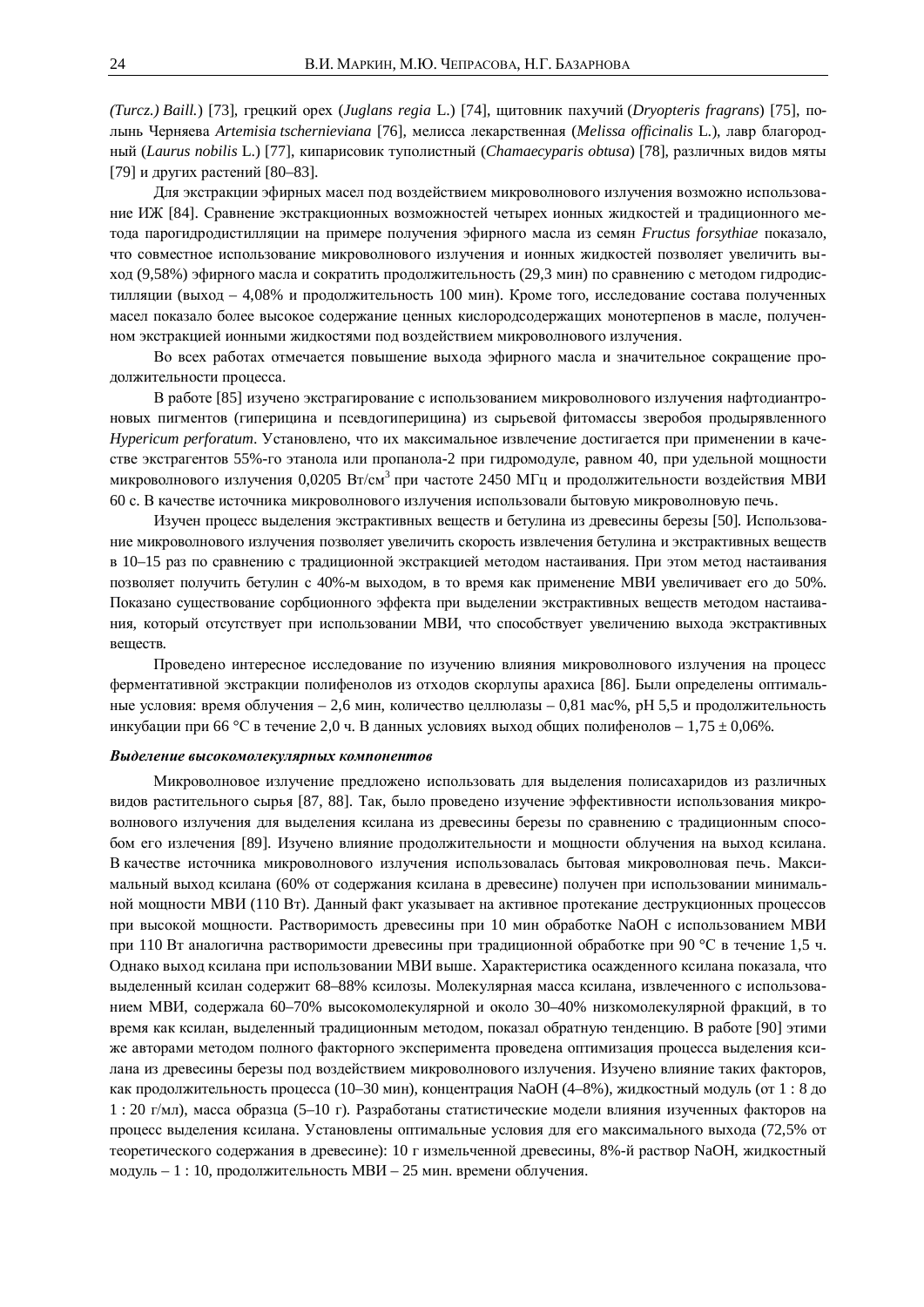В работе [91] предложен способ выделения арабиногалактана из древесины лиственницы с использованием микроволнового излучения. Образец древесины заливают водой и обрабатывают МВИ мощностью 800 Вт в микроволновой печи в течение 1 мин. После обработки раствора (концентрирование, высаживание) выделяют арабиногалактан. Показано, что использование МВИ позволяет увеличить выход арабиногалактана до 25% (без МВИ выход составляет 13,3%).

Микроволновое излучение использовано для получения пектина из кожуры маракуйи [92]. В качестве экстрагента использованы винная, уксусная и азотная кислоты. Были исследованы условия экстракции на выход пектина методом полного факторного эксперимента. Использование всех исследованных экстрагентов приводит к высоким выходам пектина.

В Китае произрастает и широко используется в медицинских целях растение Cyclocarya paliurus. Однако при этом образуется большое количество отходов, которые не находят квалифицированного применения. В работе [93] исследованы методы выделения из них полисахаридов. Для этой цели авторы использовали методы выделения с использованием традиционного нагрева, а также ультразвукового воздействия и микроволнового излучения. Показано, что использование микроволнового излучения позволяет значительно увеличить выход полисахаридов (до 5%) и значительно сократить продолжительность процесса (20 мин), по сравнению с лругими исследованными методами. С использованием полного факторного эксперимента были үстановлены оптимальные условия для максимального выхода полисахаридов. Однако авторы не уделяют внимания составу выделенных полисахаридов и их молекулярно-массовому распределению.

С использованием метода полного факторного эксперимента изучен процесс и подобраны оптимальные условия извлечения полисахаридов с помощью микроволнового излучения из плодов Lycium ruthenicum (дереза русская, «волчья ягода») и изучена их антиоксидантная активность [94]. Максимальный выход достигался в течение 25 мин при мощности МВИ 540 Вт. Состав полисахаридов в работе не приводится.

Методом полного факторного эксперимента изучено выделение лигнина из соломы тритикале\* экстракцией этанолом в присутствии серной кислоты под воздействием микроволнового излучения [95]. Максимальный выход лигнина составил 91% (от общего лигнина). Установлены условия (температура, содержание этанола, концентрация серной кислоты), которые приводят к получению лигнина с максимальным выходом. Использование МВИ приводит к более высокому выходу лигнина, по сравнению с традиционным нагревом. Причем лигнин, полученный с использованием МВИ, характеризуется небольшим содержанием связанных углеводов и более низкой молекулярной массой. Анализ состава и химического строения лигнинов, полученных при традиционном нагреве и с использованием МВИ, показал их практически полное схолство. Полученные данные лемонстрируют потенциальную применимость МВИ для получения лигнинов высокой чистоты и с низкой молекулярной массой, которые могут быть использованы в качестве макромономеров в производстве различных материалов (например, смола, пена). Аналогичные исследования проведены по изучению выделения лигнинов с использованием микроволнового излучения из соломы других травянистых растений – пшеница, кукуруза, лен, конопля [96].

Различные ионные жидкости широко могут быть использованы для избирательного растворения отдельных компонентов из растительной биомассы [97]. Известны работы, в которых описано использование ИЖ для растворения целлюлозы [98]. В обзоре [99] рассмотрен целый ряд ИЖ, которые с успехом могут быть использованы в качестве растворяющих систем и для отдельных высокомолекулярных структурных компонентов, и в целом всей биомассы древесины. Отмечается, что использование МВИ может значительно ускорить полноту и продолжительность процесса растворения. Описаны несколько методов фракционирования, которые позволяют разделить древесину на отдельные компоненты - целлюлозу, лигнин, гемицеллюлозы. Кроме того использование ИЖ открывает широкие перспективы по использованию полученных растворов при дальнейшем гомогенном химическом модифицировании.

#### Сушка растительной биомассы

Применение микроволнового излучения для сушки различных растительных объектов, в том числе и пищевого назначения, известно достаточно давно и хорошо освещено в литературе [100].

Исследовано влияние различных способов сушки (на солнце, традиционный нагрев и микроволновое излучение) на содержание отдельных компонентов в Stevia rebaudiana Bertoni [101]. Изучено содержание влаги, золы, белка, жира, углеводов, пищевых волокон и некоторых тяжелых металлов. Установлено, что содержание исследованных компонентов практически не зависит от способа высушивания, однако при использовани МВИ содержание углеводов, танина несколько выше.

 $\overline{a}$ 

<sup>\*</sup> Тритикале – гибрид пшеницы и ржи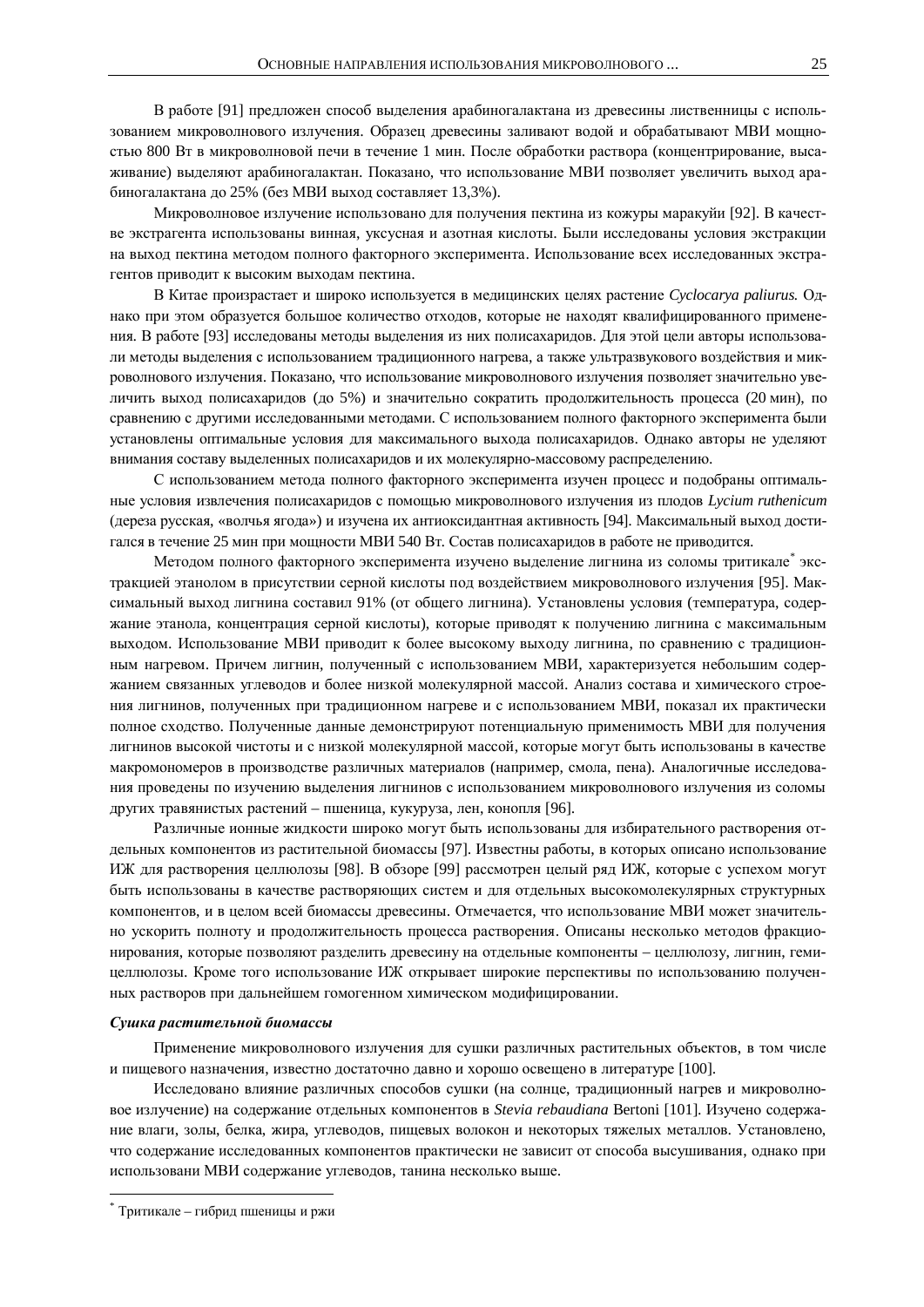Изучено влияние различных видов сушки на содержание полифенолов и флавоноидов [102] в шалфее лекарственном (*Salvia officinalis* L.), а также на химических состав эфирного масла и его антиоксидантную активность [103]. Было показано, что использование микроволновой сушки приводит к увеличению массовой доли полифенолов в 4,2 раза по сравнению со свежим растением. Инфракрасная и конвекционная сушка приводят к общему их снижению. Полученные результаты свидетельствуют о том, что использование микроволнового излучения позволяет сохранить фенольные соединения при высушивания лекарственных растений. Состав эфирного масла сильно зависит от способа высушивания. Концентрация основных компонентов (1,8-цинеол,  $\alpha$ - и  $\beta$ -туйон, камфара и др.) максимальна при высушивании на воздухе. В то же время установлено, что антиоксидантная активность наибольшая у масла, полученного с использованием микроволновой сушки.

Эфирное масло, выделенное методом гидродистилляции из базилика, подвергали высушиванию различными способами (на солнце, в тени, в сушильном шкафу при 40 и 60 °С, в микроволновой печи при 500 Вт и вымораживанием) [104]. Установлено, что самые значительные изменения в составе эфирных масел (прежде всего потеря некоторых монотерпенов) наблюдаются при использовании сушильного шкафа и микроволновой печи.

Исследована возможность использования микроволновой сушки для выделения геномной ДНК на примере листьев Brosimum alicastrum [105]. Несмотря на то что микроволновая сушка может быть полезной альтернативной для подготовки образца к выделению из него ДНК, авторами работы установлено, что ее использование нежелательно, так как при этом снижается концентрация экстрагируемой геномной ДНК и, кроме того, экстракт ДНК содержит дополнительные примеси.

Микроволновое излучение предложено применять для сушки зерна пшеницы после его обработки водными растворами различных растворимых веществ (протравители, «прилипатели», стимуляторы, средства защиты и т.д.) [106]. Показано, что использование микроволнового излучения приводит к некоторому снижению жира, но улучшает физико-механические показатели – нанесенный слой тоньше, плотнее, гранулы получаются более устойчивыми, неслипшимися и обладают большей «текучестью».

В статье [107] подробно обсуждаются физические процессы, протекающие при сушке древесины. Отдельно рассматривается роль воды в процессе преобразования электромагнитного излучения в тепло. Отмечены преимущества микроволновой сушки по сравнению с традиционным нагревом.

При сравнении влияния на прочность древесины микроволнового и традиционного (конвекционного) способа сушки отмечается, что сам метод сушки не влияет на эксплуатационные свойства древесины [108]. На прочность оказывают воздействие такие факторы, как содержание влаги, возраст, плотность древесины.

В промышленных масштабах МВИ встречается при проведении сушки древесины [109, 110]. В частности в работе [111] описан пример реализации в промышленном масштабе технологии модифицирования древесины с использованием микроволнового излучения. Данная технология основана на использовании высокой мощности МВИ (до 135 кВт/м<sup>3</sup>) на частотах 0,922 и 2,45 ГГц. Такое сильное воздействие вызывает значительные изменения в микроструктуре древесины и резкое увеличение проницаемости древесины. Оно позволяет проводить обработку твердых пород древесины консервантами, быструю сушку древесины, модифицирование щепы для варки целлюлозы и др. Были разработаны технологии и сконструировано оборудование, готовые для коммерческого использования. Использование данных предложений в промышленном масштабе обеспечивает значительную экономию материальных ресурсов и энергии, что позволяет рекомендовать их для широкого использования в целлюлозно-бумажной промышленности и других областях переработки древесины.

## **Разложение** (пиролиз)

В обзоре [112] дан критический анализ использования различных методов обработки древесины для получения из нее полезных веществ, и прежде всего для нужд энергетики. Одним из способов проведения термического разложения биомассы растений, которому в последнее время уделяют много внимания, является микроволновое излучение. В цитируемом обзоре представлен анализ последних публикаций, посвященных применению МВИ для получения из биомассы растений и их отходов биотоплива, и в частности синтез-газа (CO+H<sub>2</sub>). Отмечается, что использование МВИ более выгодный процесс по сравнению с традиционным пиролизом с энергетической точки зрения и по выходу синтез-газа.

В работе [113] исследован процесс быстрого пиролиза древесины под воздействием микроволнового излучения. Пиролизу подвергались цилиндрические деревянные блоки (диаметр 60–300 мм, вес 80– 12000 г) в специализированных микроволновых печах мощностью 1,5 и 3 кВт. Пиролиз древесины может быть выполнен в течение 15 мин для древесных блоков диаметром 100 мм. Было показано, что распреде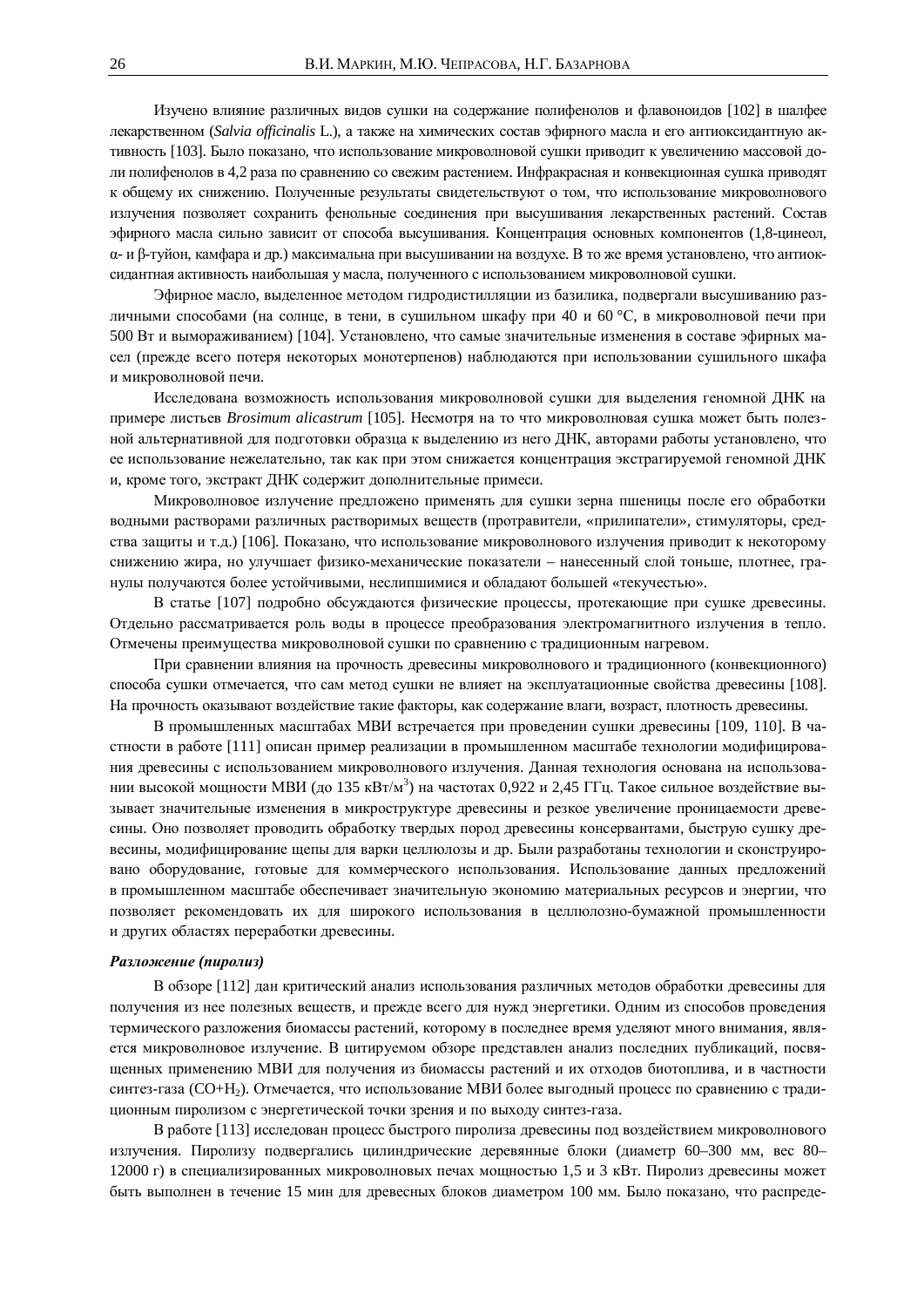ление температуры внутри древесного блока, теплообмен и массообмен сильно отличаются от обычного способа нагрева. Были получены математические зависимости, связывающие размер древесных блоков с эффективностью процесса пиролиза и энергопотреблением. Удельная поверхность полукокса, полученного с использованием МВИ, больше, чем при традиционном нагреве. Выход смолы составил 15–30%; содержание левоглюкозана в смоле – 5–9%.

Проведено термическое модифицирование торфа под воздействием микроволнового излучения с целью получения из него гидрофобного сорбента [114]. Авторами изучено влияние продолжительности и мощности микроволновой обработки на сорбционную емкость. Полученный продукт обладает высокими сорбционными показателями по отношению к нефти.

Микроволновое излучение с успехом можно применять для получения активированного угля [115, 116]. Показано [116], что воздействием МВИ на рисовую шелуху, предварительно пропитанную КОН в течение 3–5 мин, можно получить углеродистые материалы, обладающие высокой удельной поверхностью (до 1505 м<sup>2</sup>/г).

Процессы пиролиза в микроволновых печах традиционно используют для полного разложения растительной биомассы в присутствии неорганических кислот, с целью последующего элементного анализа, прежде всего для определения различных микроэлементов [117-119].

#### $I$ идролиз, делигнификация

Различные примеры гидролиза растительной биомассы и разнообразных растительных отходов с целью получения из них биотоплива (биоэтанол) подробно рассмотрены в обзоре [112]. Отмечается высокая эффективность применения МВИ, которое способствует быстрому разрушению растительной клетки и, на первом этапе, эффективному разделению высокомолекулярных структурных компонентов углеводной и ароматической природы и в дальнейшем гидролизу полисахаридов до глюкозы.

В работе [120] изучается процесс делигнификации рисовой соломы с целью последующей переработки для получения биотоплива. Исследовано влияние условий микроволнового излучения на свойства продуктов после обработки рисовой соломы пероксидом водорода. Показано, что минимальное содержание лигнина и максимальное количество восстанавливающих углеводов было получено при обработке H<sub>2</sub>O<sub>2</sub> (2%) при мощности микроволнового излучения 100 Вт в течение 3 мин. Аналогичное исследование поведено для делигнификации древесины бука, но в присутствии молибдата аммония [121].

Также для достижения максимального выхода моносахаридов при ферментативном гидролизе лигноцеллюлозы были изучены условия предварительной щелочной обработки ячменной соломы под воздействием микроволнового излучения [122]. Найдены мощность и продолжительность микроволнового излучения, концентрация щелочи, которые позволяют получить максимальное содержание в растворе сахаров.

Аналогичные исследования были проведены ранее [123], при варке отходов растениеводства (рисовая солома, отходы биомассы бананов и кукурузных початков) с использованием различных методов, и в том числе микроволнового излучения. Затем углеводную часть перерабатывали с помощью ферментативного гидролиз и последующего получения из глюкозы этанола. В работе [124] исследован кислотный гидролиз целлюлоз до глюкозы под воздействием микроволнового излучения с последующей ее переработкой в этанол. Показано, что использование МВИ позволяет сократить продолжительность процесса в 3–4 раза по сравнению с традиционным нагревом. Аналогичное исследование проведено на примере кислотного гидролиза отходов после получения пальмового масла [125].

Изучено влияние микроволнового излучения на свойства древесины сосны, обработанной разбавленным раствором серной кислоты  $(0,2-5%)$  (гидромодуль 1:10) [126]. Установлено, что МВИ оказывает значительное влияние на все компоненты клеточной стенки, что доказывается химическим анализом, УФи ИК-спектроскопическими исследованиями. Обработка древесины сосны МВИ приводит к увеличению относительного содержания целлюлозы (до 5–8%) и лигнина (до 5–6%), а легкогидролизуемых и трудногидролизуемых полисахаридов – уменьшается на 5–16% и 5–14% соответственно, что объясняется гидролизом гемицеллюлоз в процессе обработки. Результаты контрольных опытов показывают, что с увеличением мощности и продолжительности МВИ гидролиз гемицелюлоз происходит более интенсивно.

С целью разрушения растительной клетки твердой косточки сливы (*Prunus Mume*) ее подвергали автогидролизу в закрытом сосуде при температурах 110–230 °С и давлении до 5,5 МПа под воздействием микроволнового излучения [127]. Найдены условия, при которых из полученной массы могут быть выделены углеводы (полученные при разрушении гемицеллюлоз), целлюлоза, а также фенольные соединения (экстрактивные вещества и фрагменты разрушенного лигнина).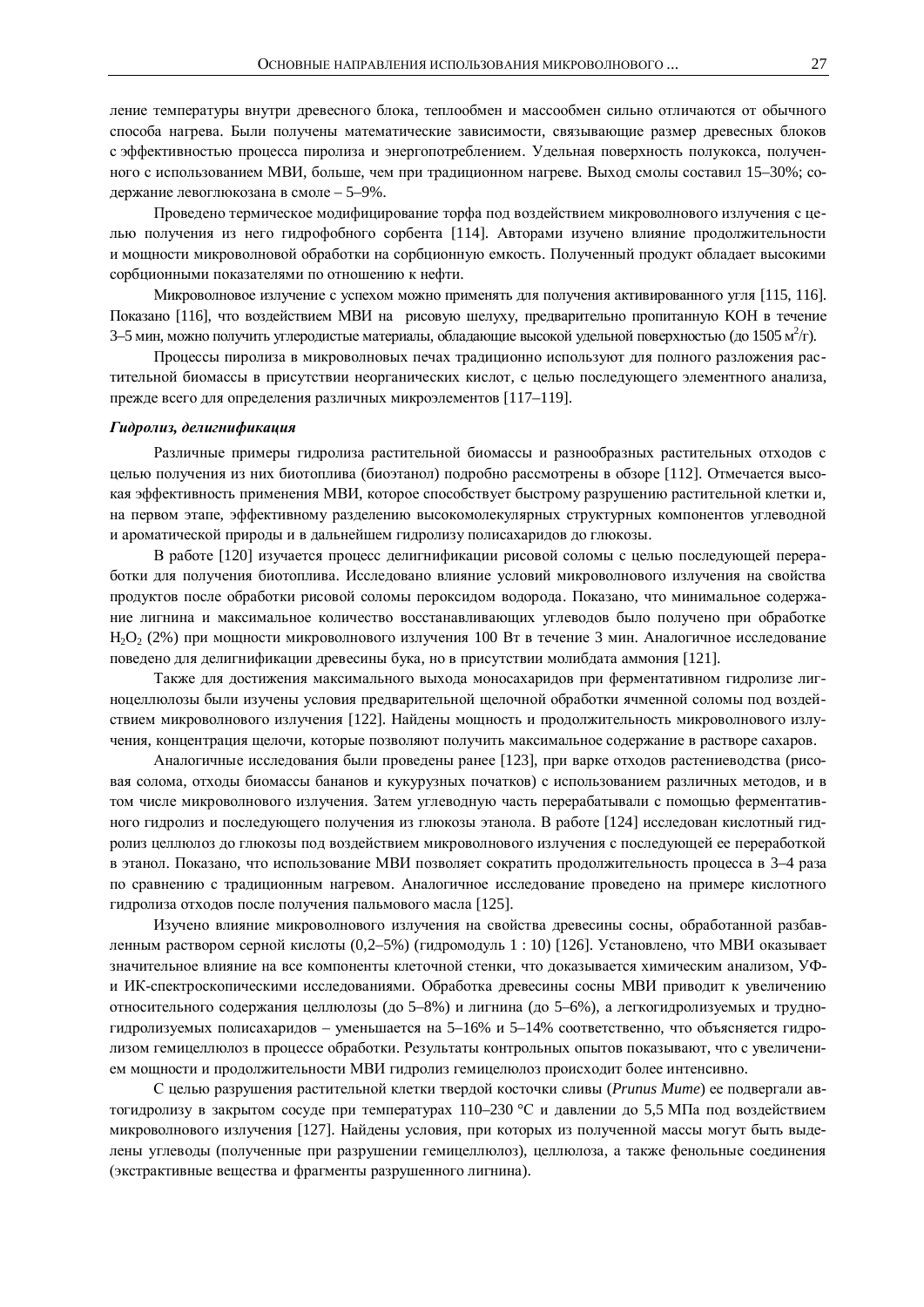### *ɏɢɦɢɱɟɫɤɨɟɦɨɞɢɮɢɰɢɪɨɜɚɧɢɟɛɢɨɩɨɥɢɦɟɪɨɜɪɚɫɬɢɬɟɥɶɧɨɝɨɩɪɨɢɫɯɨɠɞɟɧɢɹ*

Полисахариды являются одним из наиболее популярных возобновляемых природных полимеров, которые достаточно широко используются в различных областях жизнедеятельности человека. Это связано не только с их уникальными физико-химическим свойствами, которые позволяют получать из них большое число товарных продуктов, но и с возможностью их разнообразного химического модифицирования, которое лает значительный потенциал лля лальнейшего поиска новых полезных продуктов и материалов на их основе. Однако традиционные способы химического модифицирования полисахаридов сталкиваются с рядом проблем: это и их деполимеризация при проведении химических реакций; необходимость инертной среды (растворителя); параллельные конкурирующие реакции, которые снижают выход продукта. В обзорах [87, 128] приведены примеры химического модифицирования полисахаридов с применением микроволнового излучения, которое позволяет не только решить большинство из вышеперечисленных проблем, но и осуществить такие реакции, которые трудно проходят в обычных условиях. Также отмечается значительное их ускорение и снижение энергетических затрат.

Для повышения водоудерживающей способности целлюлозы был исследован процесс обработки целлюлозы сшивающими реагентами (сополимер метилвинилового эфира и малеиновой кислоты и полиэтиленгликоль) [129]. Проведено сравнение традиционного и микроволнового способов нагрева для сшивания целлюлозы. Были найдены условия для микроволнового (105 с при 1600 Вт) и традиционного нагрева (130 °С в течение 6,5 мин), обеспечивающие максимальное водоудерживание. Оба метода позволяют успешно получать новые сверхабсорбирующие волокна. Использование микроволнового излучения позволяет получать абсорбенты, позволяющие удерживать 45–413% по сравнению с контролем, а традиционный нагрев – 210–582%. Авторы делают вывод, что использование микроволновой энергии позволяет получать продукты с высокой водоудерживающей способностью, при этом значительно сокращается продолжительность реакции.

Микроволновое излучение было использовано на стадии отбелки древесной целлюлозы [130]. В работе приведены результаты, которые свидетельствуют о высокой эффективности использования микроволновой энергии для проведения процесса отбеливания целлюлозы. Но при этом авторы отмечают неравномерность нагрева, что может привести к некачественной отбелке. Необходимо использование эффективного перемешивания. С осторожностью следует подходить к применению МВИ для тепловой обработки светочувствительных материалов, поскольку это может привести к разрушению материала, особенно в случае, когда в нем присутствует химически связанная вода.

В работе [131] изучено влияние микроволнового излучения на пероксидную отбелку целлюлозы из соломы пшеницы. Было показано, что наилучшие результаты получены при проведении процесса в течение 60 с при мощности МВИ 462 Вт. При сравнение с традиционным способом проведения пероксидной отбелки отмечено, что при использовании МВИ превращения остаточного лигнина происходят более глубоко и белизна полученной целлюлозы выше.

В работе [132] изучена реакция этерификации целлюлозы из Posidonia oceanica<sup>\*</sup> янтарным, малеиновым и фталевым циклическими ангидридами. Предварительно выделенную из Posidonia oceanica целлюлозу сначала растворяли в системе LiCl/N,N-диметилацетамид, а затем этерифицировали ангидридом в присутствии катализаторов (N,N-диметил-4-аминопиридин, трипропиламин, трибутиламин) под воздействием микроволнового излучения. Таким образом, продолжительность реакции была сокращена от нескольких часов до нескольких минут. В продуктах определялось содержание сложноэфирных групп и исследовалось методами ИК- и ЯМР-<sup>13</sup>С-спектроскопии. При использовании микроволнового излучения получены продукты со степенью замещения (СЗ) 2,25 в течение 10 мин, в то время как при традиционном нагреве СЗ, равная 1,2, достигается за 12 ч.

Впервые были получены сшитые сложные эфиры целлюлозы при воздействии на раствор целлюлозы в системе LiCl/диметилацетамид (ДМАА) 10-ундецеонил хлорида под воздействием микроволнового излучения [133]. Продолжительность процесса ацилирования при мощности МВИ 800 Вт составляла от 1,5 до 4 мин. При этом максимальная степень замещения достигала 2.

Авторами [134] было обнаружено, что целлюлоза, активированная щелочью, может реагировать с хлоруксусной кислотой при действии МВИ с образованием КМЦ, обладающей различными характеристиками, за короткое время без деполимеризации целлюлозы электромагнитным излучением. Для этого

 $\overline{a}$ 

*Posidonia oceanica* – вид морских травянистых растений (так называемых «морских трав»), распространен вдоль побережья Средиземного моря и близлежащих частей Атлантического океана. Используется в качестве упаковочного материала, для покрытия крыш, а также из листьев получают волокно для изготовления грубых тканей.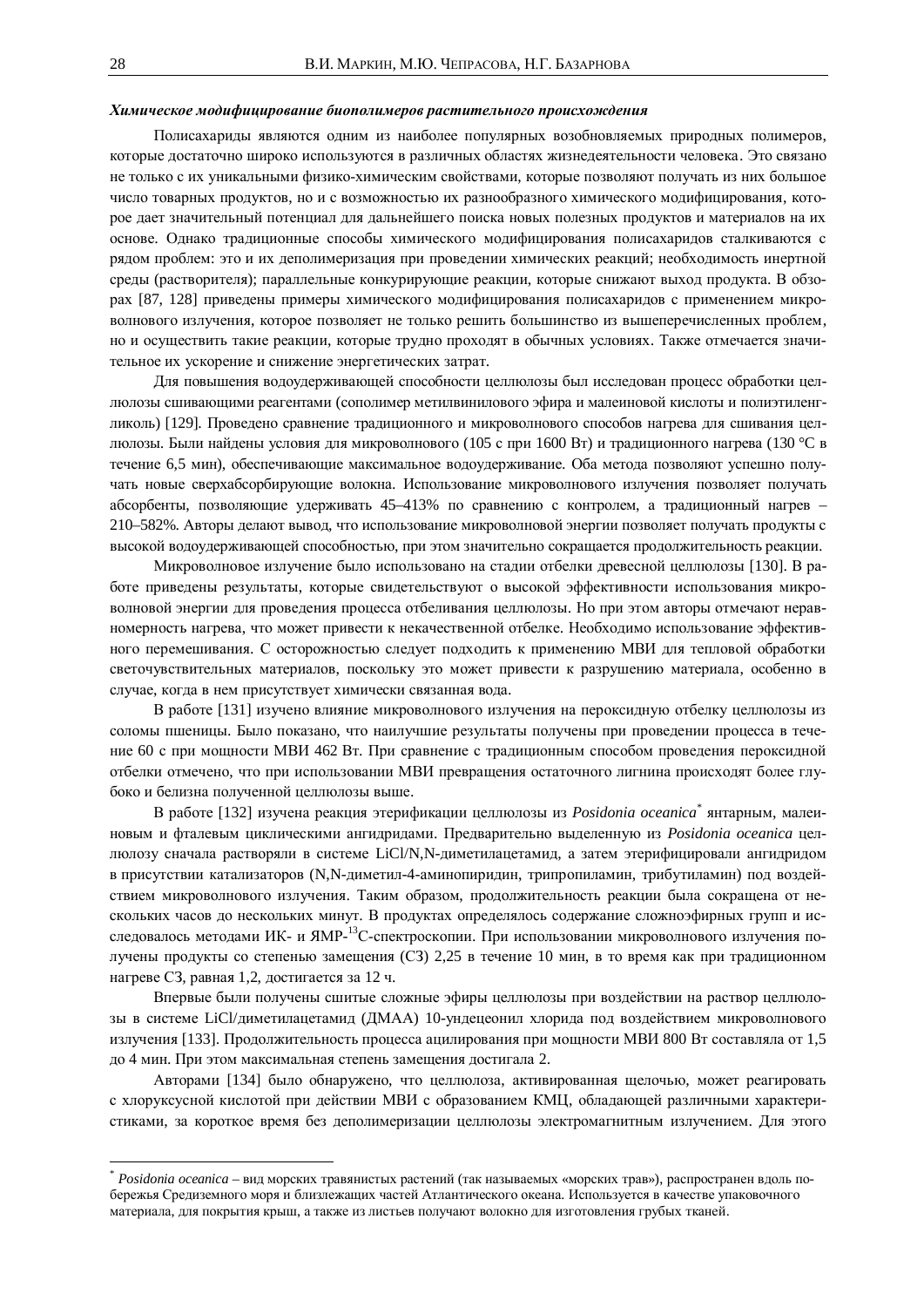целлюлозу диспергировали в растворе карбоксиметилирующих агентов и обрабатывали МВИ с частотой 0,01–23 ГГц, после чего отделяли образовавшуюся КМЦ. Продолжительность обработки в электромагнитном поле изменяли от 1 до 120 мин, предпочтителен интервал от 1 до 60 мин.

Было проведено карбоксиметилирование стеблей хлопка с целью получения карбоксиметилцеллюлозы с использованием МВИ [135]. Найдены оптимальные условия проведения реакции. Процесс включает стадию выделения целлюлозы из стеблей хлопка обработкой 12%-м раствором NaOH в течение 6 мин при мощности МВИ 200 Вт (выход целлюлозы 87,5%). Далее процесс карбоксиметилирования исследовали методом полного факторного эксперимента. Установлено, что оптимальными условиями проведения процесса карбоксиметилирования, приводящим к получению карбоксиметилцеллюлозы со СЗ 0,77, являются: массовое соотношение реагентов – целлюлоза: (гидроксид натрия): (монохлорацетат натрия) = 1,0 : 1,1 : 1,2, мощность МВИ – 200 Вт; общая продолжительность процесса – 1,97 мин.

Разработан быстрый и эффективный способ получения карбоксиметиловых эфиров гемицеллюлоз с использованием микроволнового излучения [136]. Изучены основные условия проведения реакции и их влияние на степень замещения продуктов. Исследование реологических свойств растворов гемицеллюлоз показало, что полученные растворы имеют более низкие вязкости по сравнению с растворами исходных гемицелюлоз, что связано со снижением молекулярных масс при провелении карбоксиметилирования.

Изучено влияние ультразвукового и микроволнового (синергического) воздействия при карбоксиметилировании крахмала из маниоки [137]. Оптимизированы условия проведения реакции и исследованы свойства карбоксиметилпроизводных. Степень замещения в полученных продуктах изменяется от 0,4 до 1,1. Получены продукты с высокой степенью замещения. Аналогичная работа проведена с крахмалом, полученным из саго [138]. Максимально достигнутая степень замещения – 0,31.

Описан способ получения карбаматов целлюлозы с использованием микроволнового излучения из целлюлозы и мочевины без растворителя и катализатора [139]. Состав продуктов охарактеризован химическим анализом и методами ИК-Фурье-, ЯМР<sup>13</sup>С спектроскопии (FT-IR), рентгенодифрактометрии, сканирующей электронной микроскопии и термогравиметрии.

#### *ɏɢɦɢɱɟɫɤɨɟɦɨɞɢɮɢɰɢɪɨɜɚɧɢɟɪɚɫɬɢɬɟɥɶɧɨɝɨɫɵɪɶɹ*

Химическое модифицирование растительного сырья без предварительного разделения на отдельные компоненты привлекает многих исследователей по всему миру, так как это открывает широкие перспективы по созданию большой номенклатуры новых материалов, которые могут найти широкое применение во многих отраслях науки и производства [140–143].

Одним из путей повышения эффективности химического модифицирования растительного сырья может быть использование микроволнового излучения как на стадии предварительной активации и подготовки сырья, так и при химическом взаимодействии. Известно несколько химических реакций, которые приводят к получению ценных продуктов и материалов. Среди них следует указать прежде всего реакции, приводящие к образованию простых и сложных эфиров.

Ацилирование древесины известно достаточно давно и получило промышленное использование. Так, ацетилирование древесных блоков (досок, брусков, бревен и других изделий) приводит к более длительному использованию изделий и сохранению у них первоначального вида, способствует сохранению размеров и устойчивости к грибковым заболеваниям. Обычно процедура ацетилирования состоит из начальной пропитки уксусным ангидридом, после чего избыток ангидрида стекает и пропитанную древесину подвергают нагреванию при 120–130 °С. В серии работ, посвященных исследованию ацетилирования древесных блоков уксусным ангидридом [144, 145], использовано микроволновое излучение. Авторами показано, что микроволновая энергия эффективно способствует нагреванию уксусного ангидрида и проникновению его внутрь древесного блока. Установлены диэлектрическая проницаемость древесины и древесины, обработанной уксусным ангидридом, а также глубина его проникновения в древесный блок. В работе [146] изучена возможность удаления избытка уксусного ангидрида с использованием микроволнового излучения после ацетилирования древесных блоков.

Одним из наиболее исследованных процессов является карбоксиметилирование древесины (и другого растительного сырья) монохлоруксусной кислотой суспензионным [147–150] или твердофазным способами [151–154]. При этом в реакцию вступают ОН-группы всех основных структурных компонентов исходного сырья (целлюлоза, лигнин, гемицеллюлозы). Реакция как на стадии предварительной обработки NaOH, так и при обработке монохлоруксусной кислотой (МХУК) или натриевой солью монохлоруксусной кислоты (Na-MXУК) ускоряется при повышении температуры.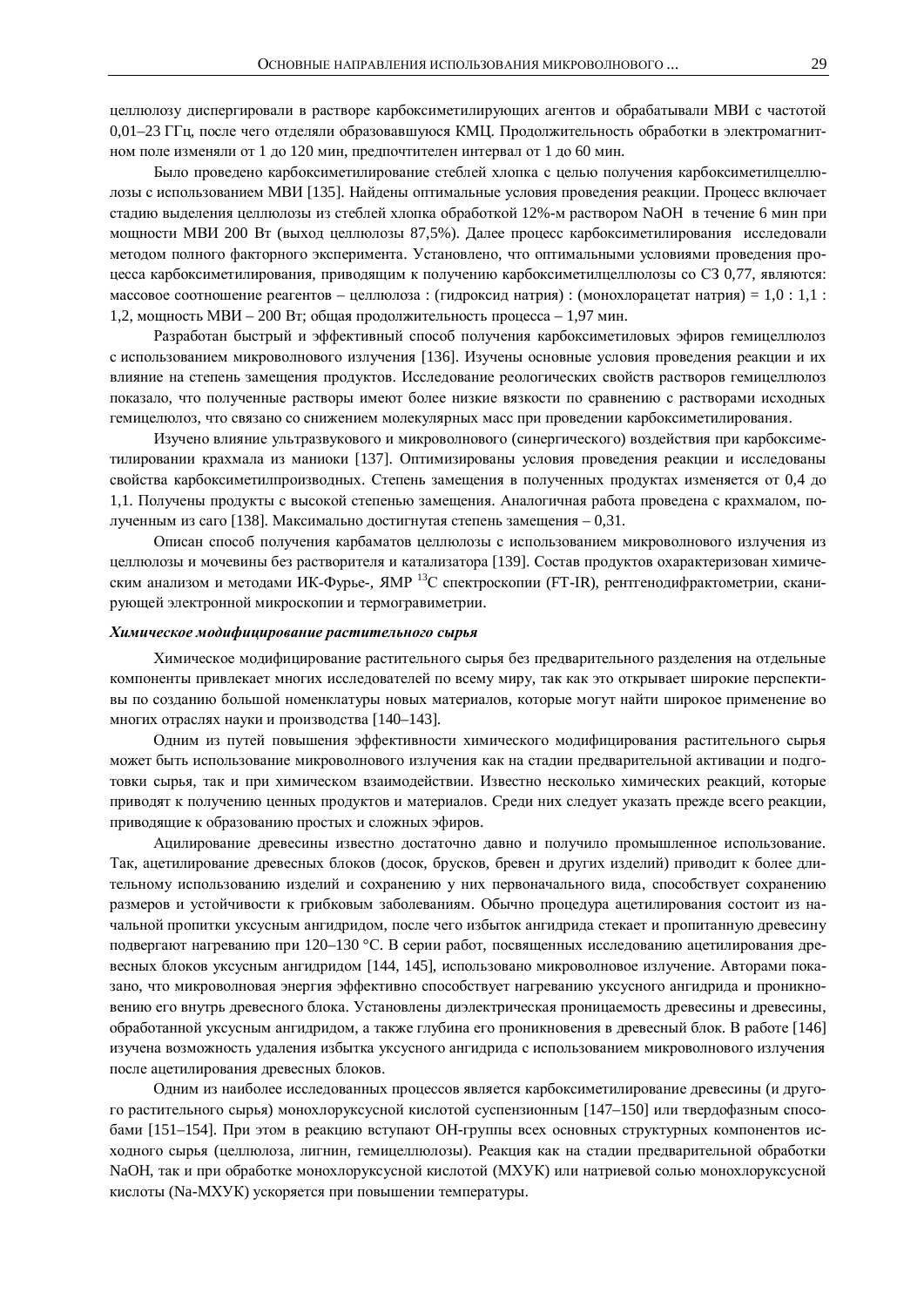Впервые карбоксиметилирование древесины под воздействием микроволнового излучения предложено в работах [155–158]. Законченное исследование влияния микроволнового излучения на протекание реакции карбоксиметилирования растительного сырья было проведено в работе М.Ю. Чепрасовой [159]. Было показано, что реакцию карбоксиметилирования различных видов растительного сырья можно осуществить под воздействием микроволнового излучения, как на стадиях обработки NaOH и/или монохлоацетатом натрия, так и при одновременной загрузке NaOH и Na-MXУК [155, 156]. При этом образуются продукты, которые в своем составе содержат сходное количество карбоксиметильных групп (КМГ), что и продукты полученные суспензионным методом. Следует отметить, что общая продолжительность процесса при проведении карбоксиметилирования суспензионным способом составляет 3–4 ч, а при использовании микроволнового излучения - до 2 мин.

В работе [157, 160] изучено влияние различных растворителей на процесс реакции карбоксиметилирования древесины осины под воздействием микроволнового излучения. При этом получены продукты, содержащие в своем составе от 4,6 до 25,9% карбоксиметильных групп. Показано, что использование микроволнового излучения позволяет сократить общую продолжительность процесса карбоксиметилирования до 200 раз. В результате анализа свойств продуктов карбоксиметилирования древесины осины установлено, что из карбоксиметилированной древесины, полученной с использованием микроволнового излучения, можно выделить карбоксиметилцеллюлозу (КМЦ) с более высоким выходом и с большей долей карбоксиметильных групп в ней, чем при традиционном нагреве. Это свидетельствует об интенсивных деструкционных процессах, протекающих при термическом нагреве, что приводит к снижению выхода КМЦ почти в 2 раза. Содержание карбоксиметильных групп в КМЦ, полученной как при использовании МВИ, так и при термическом нагреве, сравнимо. Доля КМГ, приходящихся на КМЦ, от общего количества КМГ в карбоксиметилированной древесине при традиционном нагреве изменяется от 6 до 16%, а при использовании МВИ – от 14 до 51%. Таким образом, при использовании микроволнового излучения практически уравнивается реакционная способность ОН-групп всех основных структурных компонентов древесины, а при использовании термического нагрева, как это и было показано ранее [161], процесс карбоксиметилирования, главным образом, зависит от диффузионных процессов доставки реагентов к реакционным центрам. Лучшей реакционной средой (с точки зрения общего содержания КМГ) является вода.

Исследование молекулярно-массового распределения карбоксиметилцеллюлозы, выделенной из карбоксиметилированной древесины, полученной при использовании микроволнового излучения в среде различных растворителей, показывает, что реакционная среда оказывает существенное влияние на молекулярно-массовые характеристики КМЦ [162]. Деструкция карбоксиметилцеллюлозы, выделенной из карбоксиметилированной древесины, полученной в среде различных растворителей при воздействии микроволнового излучения, меньше, чем при суспензионном способе карбоксиметилирования древесины.

Изучена [163, 164] реакция карбоксиметилирования древесины сосны, подвергнутой предварительной обработке в смеси «уксусная кислота – пероксид водорода – вода – катализатор». Данная предварительная обработка проводилась с целью повышения доступности ОН-групп всех основных компонентов древесины и, как следствие, повышения эффективности последующего карбоксиметилирования. Установлено, что продолжительность и мощность микроволнового излучения незначительно влияют на выход и состав древесины сосны при использовании в качестве катализатора серной кислоты. Применение молибдата аммония приводит к снижению выхода твердого остатка (до 56–72%) и более интенсивному окислению лигнина. В результате карбоксиметилирования древесины сосны после ее предварительной обработки в смеси «уксусная кислота – пероксид водорода – вода – катализатор» под воздействием микроволнового излучения получены высокозамещенные продукты с содержанием КМГ 17–29%. Использование на стадии предварительной обработки в качестве катализатора молибдата аммония приводит к получению карбоксиметилированной древесины сосны с более низкой растворимостью в воде (19–32%), по сравнению с серной кислотой (92–94%). Степень полимеризации карбоксиметилцеллюлозы, выделенной из карбоксиметилированой древесины сосны, остается на достаточно высоком уровне и изменяется в пределах от 580 до 880 в зависимости от условий предварительной обработки в смеси «уксусная кислота – пероксид водорода – вода – катализатор».

С целью получения карбоксиметилированной древесины сосны в виде калиевой соли проведена обработка древесины сосны гидроксидом калия и монохлоруксусной кислотой в среде пропанола-2 под воздействием микроволнового излучения [165, 166]. Из карбоксиметилированной древесины сосны выделена карбоксиметилированная целлюлоза. Установлено, что увеличение мощности микроволнового излучения (от 210 до 700 Вт) и продолжительности первой и второй стадий процесса карбоксиметилирования (20–30 с) приводит к повышению содержания карбоксиметильных групп (18,3–25,6%). Обнаружена аномально низ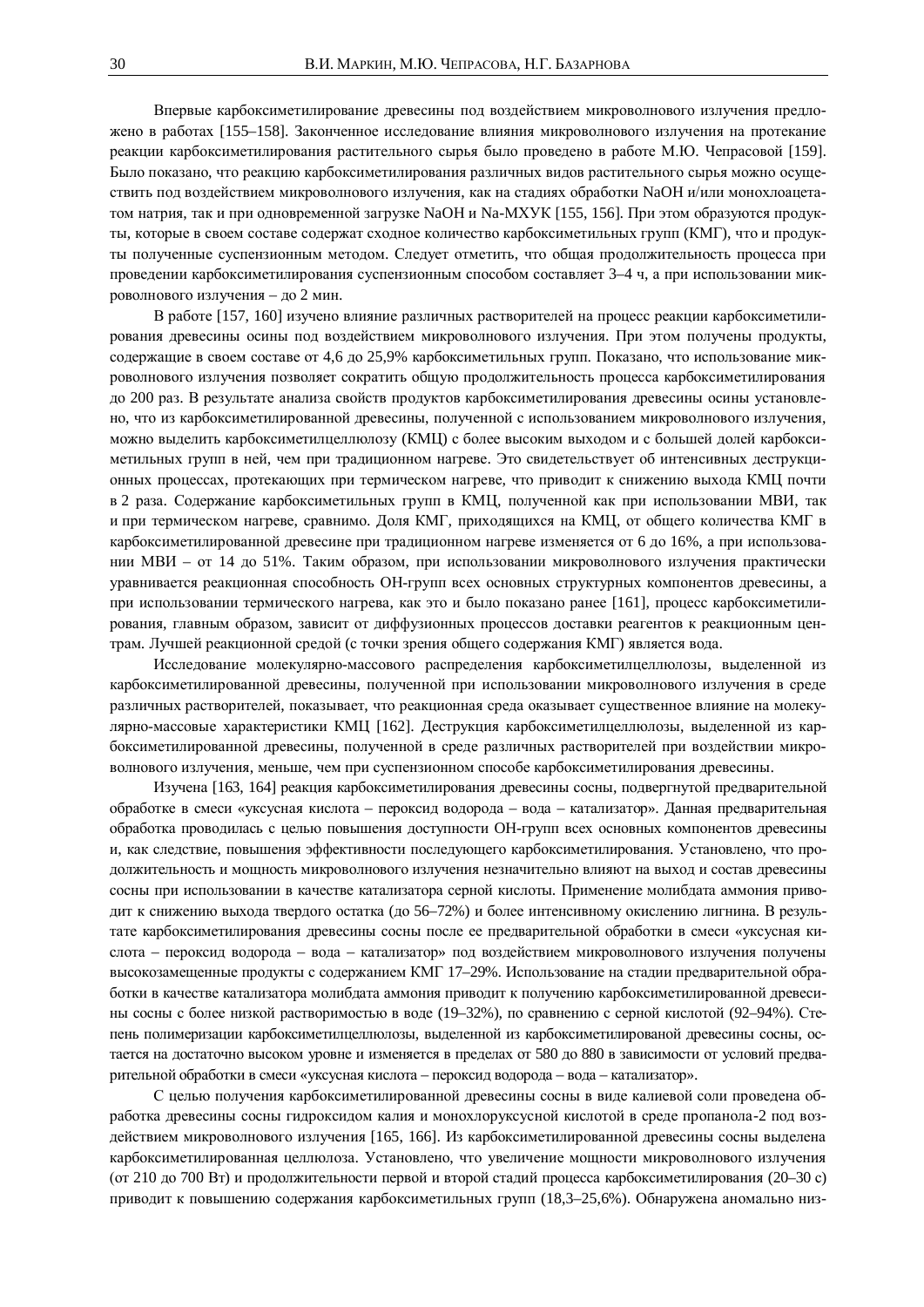кая растворимость калиевых солей карбоксиметилированной древесины сосны (10–18%) по сравнению с натриевыми солями при сравнимом содержании карбоксиметильных групп. Проведено исследование вязкости водных растворов карбоксиметилированной древесины сосны и карбоксиметилированной целлюлозы, выделенной из нее. Показано, что образцы, полученные при мощности микроволнового излучения 210 Вт, обладают аномальными кривыми течения.

В работах [167, 168] обобщено влияние микроволнового излучения на процесс карбоксиметилирования растительного сырья без его предварительного разделения на отдельные компоненты. Делается вывод о том, что микроволновое излучение значительно сокращает продолжительность процесса (до 200 раз) по сравнению с суспензионным способом карбоксиметилирования. При этом содержание карбоксиметильных групп в составе продукта не ниже, а часто и выше, чем при использовании традиционного нагрева. Поведение отдельных структурных компонентов в составе растительного сырья также отличается при проведении процесса карбоксиметилирования с использованием МВИ. Установлено, что структурные компоненты (целлюлоза, лигнин) менее избирательно взаимодействуют с монохлорацетатом натрия при использованиии МВИ. Молекулярно-массовое распределение карбоксиметилцеллюлозы, выделенной из карбоксиметилированного растительного сырья, сильно зависит от реакционной среды, использованной для провеления реакции. Но в целом использование микроволнового излучения при карбоксиметилировании растительного сырья приводит к повышению доли высокомолекулярной фракции карбоксиметилированной целлюлозы, выделенной из карбоксиметилированного растительного сырья.

Таким образом, использование микроволнового излучения для химического модифицирования растительного сырья, и прежде всего древесины, без предварительного разделения на отдельные компоненты открывает новые возможности перед учеными по созданию новых технологий, позволяющих быстро осуществлять эффективное модифицирование высокомолекулярных компонентов растительной клетки с целью получения новых продуктов и материалов.

#### **Другие процессы**

В работе [169] разработан «зеленый» способ получения алюминийсодержащих наночастиц из нитрата алюминия с использованием экстрактов чая, кофе и других растений под воздействием микроволнового излучения. Синтез осуществляют при соотношении соли алюминия и экстракта 1:4 при мощности МВИ 540 Вт при использовании воды в качестве растворителя. Синтезированные наночастицы охарактеризованы с помощью методов сканирующей электронной микроскопии, УФ- и ИК-Фурье-спектроскопии. В результате исследований разработан легкий, отвечающий принципам «зеленой химии» подход к использованию растительных экстрактов в качестве восстановителя для синтеза наночастиц определенного размера, который не требует применения токсичных химических веществ. Формирование наночастиц под воздействием МВИ с использованием растительных экстрактов оказалось быстрее, чем любой другой известный метод. Данный способ может найти применение в будущем, особенно для биомедицинских целей.

Похожий способ получения наночастиц золота в присутствии экстракта Cissus quadrangularis с использованием МВИ предложен в работе [170].

Проведено сравнение традиционного способа нагрева и влияния микроволнового излучения на термическое растворение (ожижение) древесины в глицерине и полиэтиленгликоле (ПЭГ 400) [171]. По сравнению с традиционным нагревом использование МВИ позволяет быстро (2 мин) провести ожижение древесины в присутствии ПЭГ 400 / глицерина. Найдены условия для наиболее эффективного проведения процесса (продолжительность, температура, соотношение растворитель / древесина, влажность древесины, концентрация серной кислоты, как катализатора). Полученные на основе биомассы древесины полиолы могут быть использованы для получения пенополиуретанов.

# Микроволновые эффекты

С момента использования микроволнового излучения для проведения химических взаимодействий в литературе происходит активная дискуссия о причинах столь резкого ускорения реакций. Ускорение связано только лишь с термическим нагревом по всему объему реакционной смеси, или все-таки существует «специфический микроволновой эффект», оказывающий непосредственное воздействие на реагирующие молекулы (повышает энергию активации), что приводит к резкому ускорению химической реакции? Одинаковы ли механизмы химических превращений, протекающих под воздействием микроволнового излучения и при традиционном нагреве?

Анализ работ, приведенных в настоящем обзоре, свидетельствует о том, что исследователи главным образом описывают примеры, условия использования МВИ, свойства получаемых соединений, но не объяс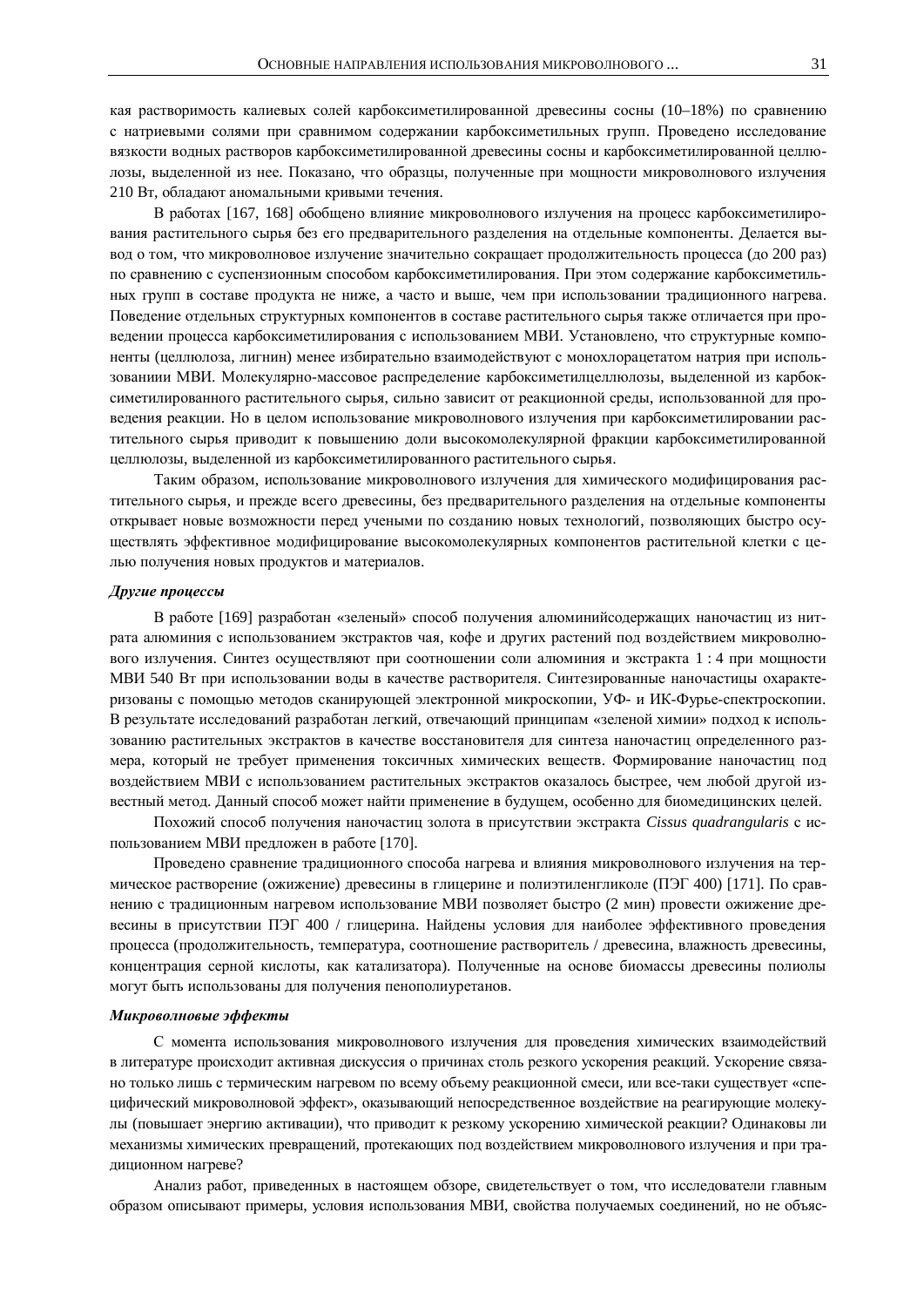нения влияния микроволнового излучения на вещество. Лишь в некоторых работах предпринимается попытка объяснения природы влияния МВИ на вещество и предлагаются модели этого взаимодействия. Так, в работе [51] предлагается математическая модель, которая описывает изменение температуры, концентрации экстракта во время непрерывного и прерывистого воздействия микроволновой энергией при выделении β-каротина из моркови. Модель была экспериментально подтверждена и способна вполне адекватно предсказывать изменение температуры и концентрации β-каротина. В обзоре [172] обсуждены теории, лежащие в основе микроволнового диэлектрического нагрева и представлены диэлектрические данные для широкого круга органических растворителей, которые широко используются для микроволнового синтеза.

Большинство исследователей склоняется к точке зрения, что в основе ускорения лежит большая частота соударений реагирующих молекул, что вызывает быстрый объемный разогрев вещества. Но ряд ученых считают, что существует «микроволновой эффект», так как полученные кинетические данные не укладываются в рамки модели объемного теплового эффекта. Поэтому, несмотря на большое количество работ, посвященных данной проблеме, ответ на это вопрос остается открытым и, очевидно, требует дополнительных исследований.

#### Заключение

Результаты исследований в микроволновой химии показали высокую эффективность и возможности применения микроволнового излучения в качестве источника энергии для проведения многих процессов при переработке растительного сырья. Настоящий обзор наглядно иллюстрирует современное состояние научных исследований в данной области. Практически во всех основных сферах переработки растительного сырья показана эффективность использования микроволнового излучения. Несмотря на то, что работы в данной области начаты сравнительно недавно, к настоящему времени достигнуты значительные успехи. К сожалению, эти исследования пока не получили должного распространения в промышленных технологиях. Некоторые положительные примеры использования промышленных микроволновых установок описаны в работах [109–111, 173].

Таким образом, интерес к исследованиям использования микроволнового излучения в процессах переработки растительного сырья будет только возрастать, так как перед исследователями и производственниками открываются весьма заманчивые перспективы получения разнообразных продуктов и материалов с высокой скоростью и с минимальными затратами энергии.

# Список литературы

- 1. Sheldon R.A. Fundamentals of green chemistry: Efficiency in reaction design // Chemical Society Reviews. 2012. V. 41, N4. Pp. 1437–1451.
- 2. Höfer R., Bigorra J. Biomass-based green chemistry: Sustainable solutions for modern economies // Green Chemistry Letters and Reviews. 2008. V. 1, N2. Pp. 79–97.
- 3. Michael D., Mingos P., Baghurst D.R. Applications of microwave dielectirc heating effects to synthetic problems in chemistry // Chemical Society Reviews. 1991. V. 20, N1. Pp. 1–47.
- 4. Metaxas A.C., Meredith R.J. Industrial Microwave Heating. London, P. Peregrinus. 1983. Vol. 1. 357 p.
- 5. Kingston H.M., Jassie L.B. Introduction to Microwave Sample Preparation: Theory and Practice. Washington, ASC. 1988. 263 p.
- 6. Strauss C.R., Trainor R.W. Developments in Microwave-Assisted Organic Chemistry // Australian Journal of Chemistry. 1995. V. 48, N10. Pp. 1665–1692.
- 7. Рахманкулов Д.Л., Бикбулатов И.Х., Шулаев Н.С., Шавтукова С.Ю. Микроволновое излучение и интенсификация химических процессов. М., 2003. 220 с.
- 8. Meredith R.J. Engineers Handbook of Industrial Microwave Heating. The Institution of Engineering and Technology, London, 1998. 377 p.
- 9. Ishii T.K. Handbook of Microwave Technology, Volume 1: Components and Devices. San-Diego, Academic Press, 1995.
- 10. Ishii T.K. Handbook of Microwave Technology. Volume 2, Applications. San-Diego, Academic Press, 1995.
- 11. Datta A.K. Handbook of Microwave Technology for Food Application (Food Science and Technology). NY, Marcel Drekker AG. 2001. 536 p.
- 12. Fernández Y., Arenillas A., Menéndez J.Á. Advances in induction and microwave heating of mineral and organic materials. Intech, 2011. 766 p.
- 13. Chandra U. Microwave Heating. Intech, 2011. 382 p.
- 14. The Development and Application of Microwave Heating. Intech, 2012. 222 p.
- 15. Sanghi R., Singh V. Green Chemistry for Environmental Remediation. CRC Press, 2012. 790 p.
- 16. Paré J.R.J., Bélanger J.M.R., Stafford S.S. Microwave-assisted process (MAP™)a: A new tool for the analytical laboratory // TrAC – Trends in Analytical Chemistry. 1994. V. 13, N4. Pp. 176–184.
- 17. Microwave-Enhanced Chemistry. Fundamentals, Sample Preparation and Applications. Washington, ACS. 1997. 772 p.
- 18. Кубракова И.В. Микроволновое излучение в аналитической химии: возможности и перспективы использования // Успехи химии. 2002. Т. 71, №4. С. 327-340.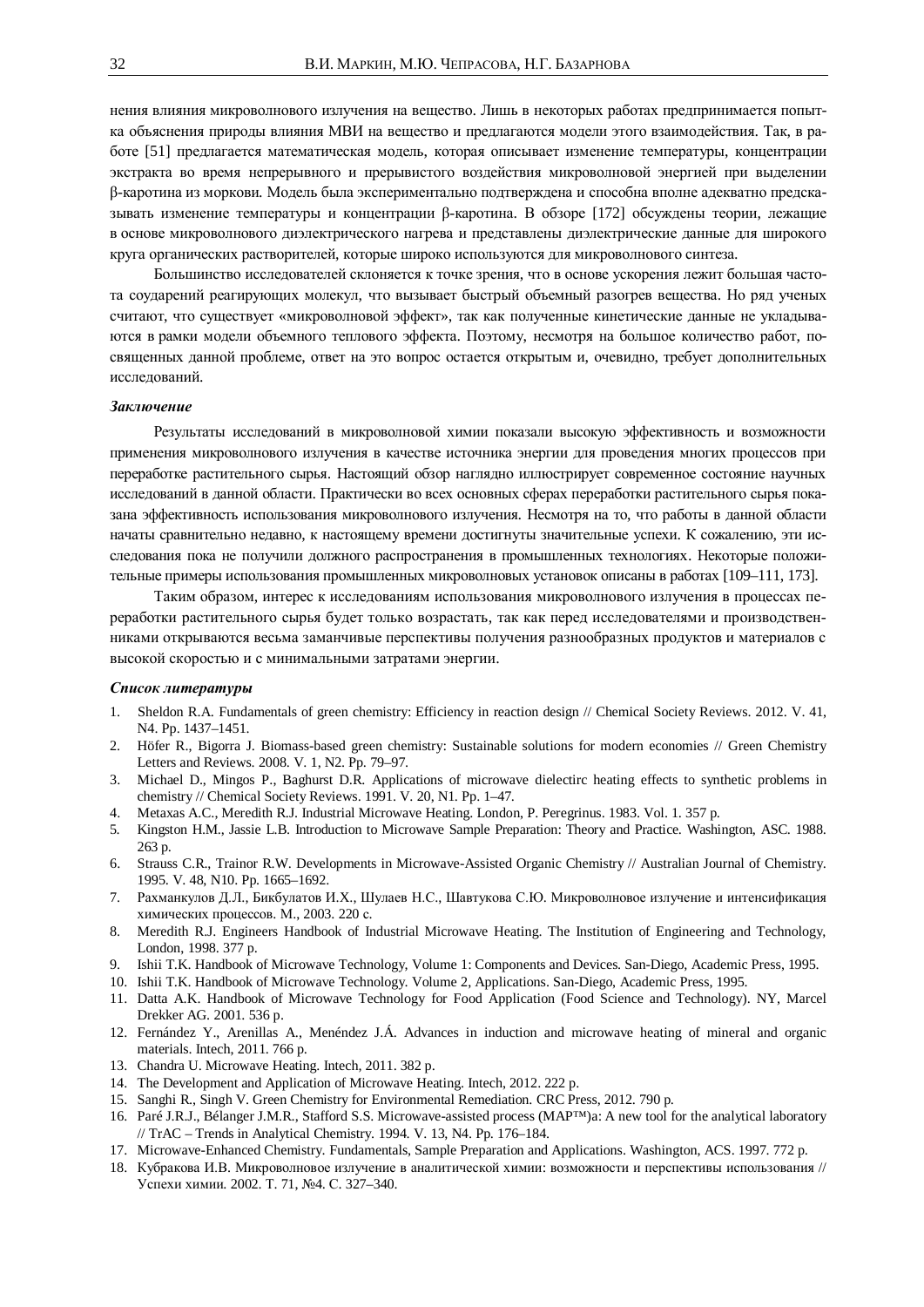- 19. Кубракова И.В., Мясоедова Г.В., Еремин С.А., Плетнев И.В., Моходоева О.Б., Морозова В.А., Хачатрян К.С. Подготовка проб в условиях микроволнового нагрева // Методы и объекты химического анализа. 2006. Т. 1, №1. С. 27–34.
- 20. Camel V. Microwave-assisted solvent extraction of environmental samples // TrAC Trends in Analytical Chemistry. 2000. V. 19, N4. Pp. 229–248.
- 21. Gedye R., Smith F., Westaway K., Ali H., Baldisera L., Laberge L., Rousell J. The use of microwave ovens for rapid organic synthesis // Tetrahedron Letters. 1986. V. 27, N3. Pp. 279–282.
- 22. Giguere R.J., Bray T.L., Duncan S.M., Majetich G. Application of commercial microwave ovens to organic synthesis // Tetrahedron Letters. 1986. V. 27, N41. Pp. 4945–4948.
- 23. Романова Н.Н., Гравис А.Г., Зык Н.В. Микроволновое облучение в органическом синтезе // Успехи химии. 2005. T. 74, №11. C. 1159-1105.
- 24. Lidström P., Tierney J., Wathey B., Westman J. Microwave assisted organic synthesis A review // Tetrahedron. 2001. V. 57, N45. Pp. 9225–9283.
- 25. Kappe C.O., Stadler A. Microwaves in Organic and Medicinal Chemistry. Weinheim, Wiley-VCH. 2005. 422 p.
- 26. Kappe C.O., Dallinger D., Murphree S.S. Practical Microwave Synthesis for Organic Chemists. Weinheim, Wiley-VCH. 2009. 307 p.
- 27. Strauss C. Award for microwave chemistry // Green Chemistry. 1999. August. Pp. G94–G96.
- 28. Kappe C.O., Dallinger D. Controlled microwave heating in modern organic synthesis: Highlights from the 2004–2008 literature // Molecular Diversity. 2009. V. 13, N2. Pp. 71–193.
- 29. Mallakpour S., Rafiee Z. Application of microwave-assisted reactions in step-growth polymerization: A review // Iranian Polymer Journal (English Edition). 2008. V. 17, N12. Pp. 907–935.
- 30. Bogdal D., Prociak A. Microwave-enhanced polymer chemistry and technology. Blackwell Publishing Ltd, 2007. 284 p.
- 31. Chemat F., Cravotto G. Microwave-assisted Extraction for Bioactive Compounds. Theory and Practice. Springer US, 2013. 247 p.
- 32. Destandau E., Michel T., Elfakir C. Microwave-assisted extraction. Cambridge, 2013. Pp. 113–156.
- 33. Delazar A., Nahar L., Hamedeyazdan S., Sarker S. Microwave-Assisted Extraction in Natural Products Isolation // Natural Products Isolation: S.D. Sarker and L. Nahar, eds. 2012. V. 864. Pp. 89–115.
- 34. Kokolakis A.K., Golfinopoulos S.K. Microwave-assisted techniques (MATs); a quick way to extract a fragrance: A review // Natural Product Communications. 2013. V. 8, N10. Pp. 1493–1504.
- 35. Chua L.S. A review on plant-based rutin extraction methods and its pharmacological activities // Journal of Ethnopharmacology. 2013. V. 150, N3. Pp. 805–817.
- 36. Das A.K., Mandal V., Mandal S.C. A brief understanding of process optimisation in microwave-assisted extraction of botanical materials: Options and opportunities with chemometric tools // Phytochemical Analysis. 2014. V. 25, N1. Pp. 1–12.
- 37. Mason T.J., Chemat F., Vinatoru M. The extraction of natural products using ultrasound or microwaves // Current Organic Chemistry. 2011. V. 15, N2. Pp. 237–247.
- 38. Mahibalan S., Sharma R., Vyas A., Basha S.A., Begum A.S. Assessment of extraction techniques for total phenolics and flavonoids from Annona muricata seeds // Journal of the Indian Chemical Society. 2013. V. 90, N12. Pp. 2199–2205.
- 39. Delgado-Torre M.P., Ferreiro-Vera C., Priego-Capote F., Pérez-Juan P.M., Luque De Castro M.D. Comparison of accelerated methods for the extraction of phenolic compounds from different vine-shoot cultivars // Journal of Agricultural and Food Chemistry. 2012. V. 60, N12. Pp. 3051–3060.
- 40. Karabegović I.T., Stojičević S.S., Veličković D.T., Todorović Z.B., Nikolić N.T., Lazić M.L. The effect of different extraction techniques on the composition and antioxidant activity of cherry laurel (Prunus laurocerasus) leaf and fruit extracts // Industrial Crops and Products. 2014. V. 54, Pp. 142–148.
- 41. Xu W., Chu K., Li H., Zhang Y., Zheng H., Chen R., Chen L. Ionic liquid-based microwave-Assisted extraction of flavonoids from bauhinia championii (Benth.) benth // Molecules. 2012. V. 17, N12. Pp. 14323–14335.
- 42. Bai L.S., Yang Y., Lv D.D. Microwave extraction of total flavonoids in peanut skins // Zhong yao cai = Zhongyaocai = Journal of Chinese medicinal materials. 2012. V. 35, N6. Pp. 977–980.
- 43. Wataniyakul P., Pavasant P., Goto M., Shotipruk A. Microwave pretreatment of defatted rice bran for enhanced recovery of total phenolic compounds extracted by subcritical water // Bioresource Technology. 2012. V. 124, Pp. 18–22.
- 44. Yan Z., da-Yun S., Jing-Shu Z., Hong-Li Z. Microwave-assisted extraction and antihyperlipidemic effect of total flavonoids from corn silk // African Journal of Biotechnology. 2011. V. 10, N65. Pp. 14583–14586.
- 45. Zhang L., Wang Y., Wu D., Xu M., Chen J. Microwave-assisted extraction of polyphenols from camellia oleifera fruit hull // Molecules. 2011. V. 16, N6. Pp. 4428–4437.
- 46. Yang Y.C., Li J., Zu Y.G., Fu Y.J., Luo M., Wu N., Liu X.L. Optimisation of microwave-assisted enzymatic extraction of corilagin and geraniin from Geranium sibiricum Linne and evaluation of antioxidant activity // Food Chemistry. 2010. V. 122, N1. Pp. 373–380.
- 47. Zou T., Wu H., Li H., Jia Q., Song G. Comparison of microwave-assisted and conventional extraction of mangiferin from mango (Mangifera indica L.) leaves // Journal of Separation Science. 2013. V. 36, N20. Pp. 3457–3462.
- 48. Yan M.M., Liu W., Fu Y.J., Zu Y.G., Chen C.Y., Luo M. Optimisation of the microwave-assisted extraction process for four main astragalosides in Radix Astragali // Food Chemistry. 2010. V. 119, N4. Pp. 1663–1670.
- 49. Das A.K., Mandal V., Mandal S.C. Design of experiment approach for the process optimisation of microwave assisted extraction of lupeol from ficus racemosa leaves using response surface methodology // Phytochemical Analysis. 2013. V. 24, N3. Pp. 230–247.
- 50. Коптелова Е.Н., Кутакова Н.А., Третьяков С.И. Извлечение экстрактивных веществ и бетулина из бересты при воздействии СВЧ-поля // Химия растительного сырья. 2013. №4. С. 159-164.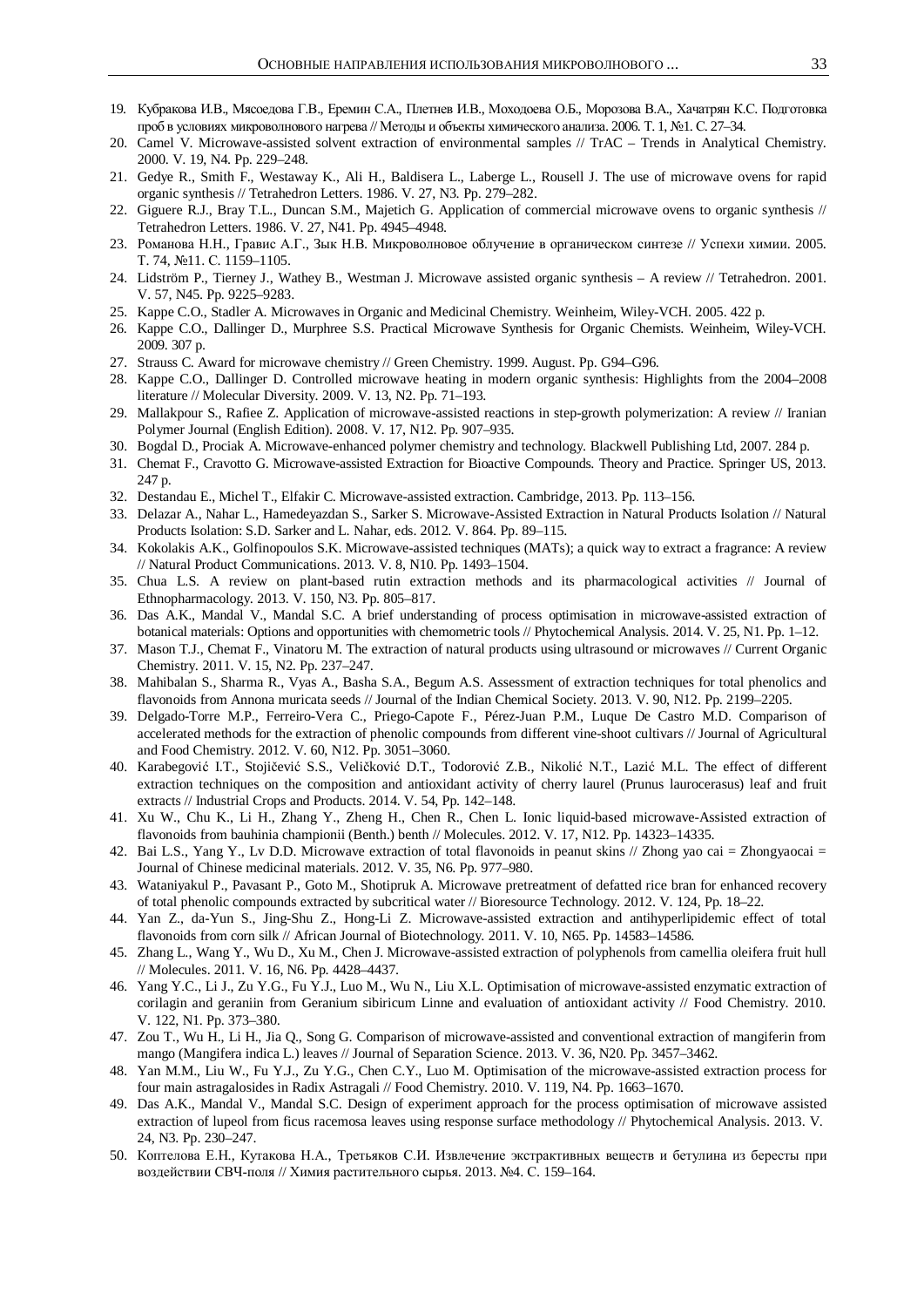- 51. Chumnanpaisont N., Niamnuy C., Devahastin S. Mathematical model for continuous and intermittent microwave-assisted extraction of bioactive compound from plant material: Extraction of  $\beta$ -carotene from carrot peels // Chemical Engineering Science. 2014. V. 116, Pp. 442–451.
- 52. Boldor D., Kanitkar A., Terigar B.G., Leonardi C., Lima M., Breitenbeck G.A. Microwave assisted extraction of biodiesel feedstock from the seeds of invasive chinese tallow tree // Environmental Science and Technology. 2010. V. 44, N10. Pp. 4019–4025.
- 53. Ma C.H., Liu T.T., Yang L., Zu Y.G., Chen X., Zhang L., Zhang Y., Zhao C. Ionic liquid-based microwave-assisted extraction of essential oil and biphenyl cyclooctene lignans from Schisandra chinensis Baill fruits // Journal of Chromatography A. 2011. V. 1218, N48. Pp. 8573–8580.
- 54. Brodie G., Harris G., Jacob M.V., Sheehan M., Yin L. Microwave modification of sugar cane to enhance juice extraction during milling // Journal of Microwave Power and Electromagnetic Energy. 2011. V. 45, N4. Pp. 178–187.
- 55. Verma S.C., Jain C.L., Kumari A., Padhi M.M., Devalla R.B. Microwave-assisted extraction and rapid isolation of ursolic acid from the leaves of Eucalyptus × hybrida Maiden and its quantification using HPLC-diode array technique // Journal of Separation Science. 2013. V. 36, N7. Pp. 1255–1262.
- 56. Xia E.Q., Wang B.W., Xu X.R., Zhu L., Song Y., Li H.B. Microwave-assisted extraction of oleanolic acid and ursolic acid from Ligustrum lucidum ait // International Journal of Molecular Sciences. 2011. V. 12, N8. Pp. 5319–5329.
- 57. Puttarak P., Panichayupakaranant P. Factors affecting the content of pentacyclic triterpenes in Centella asiatica raw materials // Pharmaceutical Biology. 2012. V. 50, N12. Pp. 1508–1512.
- 58. Chen T., Sun X., Xiao W., Liu X., Zhang W., Ma K., Zhu Y. Optimization of microwave-assisted extraction of solanesol from potato leaves and stems // Medicinal Chemistry Research. 2010. V. 19, N8. Pp. 732–742.
- 59. Liu W., Zhou C.L., Zhao J., Chen D., Li Q.H. Optimized microwave-assisted extraction of 6-gingerol from Zingiber officinale roscoeand evaluation of antioxidant activity in vitro // Acta Scientiarum Polonorum, Technologia Alimentaria. 2014. V. 13, N2. Pp. 155–168.
- 60. Tang B., Bi W., Tian M., Row K.H. Application of ionic liquid for extraction and separation of bioactive compounds from plants // Journal of Chromatography B: Analytical Technologies in the Biomedical and Life Sciences. 2012. V. 904, Pp. 1–21.
- 61. Li X.J., Yu H.M., Gao C., Zu Y.G., Wang W., Luo M., Gu C.B., Zhao C.J., Fu Y.J. Application of ionic liquid-based surfactants in the microwave-assisted extraction for the determination of four main phloroglucinols from Dryopteris fragrans // Journal of Separation Science. 2012. V. 35, N24. Pp. 3600–3608.
- 62. Sun S., Zhai Y.J., Sun Y., Zhang Y.P., Liu H., Wang X.H., Yu A.M., Zhang H.Q. Application of ionic liquid-non polar solvent microwave extraction to the study of the chemical constituents from roots of Panax ginseng C.M. Mey // Gaodeng Xuexiao Huaxue Xuebao/Chemical Journal of Chinese Universities. 2010. V. 31, N3. Pp. 468–472.
- 63. Liu X., Wang Y., Kong J., Nie C., Lin X. Application of ionic liquids in the microwave-assisted extraction of quercetin from Chinese herbal medicine // Analytical Methods. 2012. V. 4, N4. Pp. 1012–1018.
- 64. Yuan Y., Wang Y., Xu R., Huang M., Zeng H. Application of ionic liquids in the microwave-assisted extraction of podophyllotoxin from Chinese herbal medicine // Analyst. 2011. V. 136, N11. Pp. 2294–2305.
- 65. Zeng H., Wang Y., Kong J., Nie C., Yuan Y. Ionic liquid-based microwave-assisted extraction of rutin from Chinese medicinal plants // Talanta. 2010. V. 83, N2. Pp. 582–590.
- 66. Gómez N.E., Witte L. A simple method to extract essential oils from tissue samples by using microwave radiation // Journal of Chemical Ecology. 2001. V. 27, N11. Pp. 2351–2359.
- 67. Chemat F., Perino-Issartier S., Petitcolas E., Fernandez X. «In situ» extraction of essential oils by use of Dean-Stark glassware and a Vigreux column inside a microwave oven: A procedure for teaching green analytical chemistry // Analytical and Bioanalytical Chemistry. 2012. V. 404, N3. Pp. 679–682.
- 68. Stashenko E.E., Jaramillo B.E., Martínez J.R. Comparison of different extraction methods for the analysis of volatile secondary metabolites of Lippia alba (Mill.) N.E. Brown, grown in Colombia, and evaluation of its in vitro antioxidant activity // Journal of Chromatography A. 2004. V. 1025, N1. Pp. 93–103.
- 69. Ferhat M.A., Tigrine-Kordjani N., Chemat S., Meklati B.Y., Chemat F. Rapid extraction of volatile compounds using a new simultaneous microwave distillation: Solvent extraction device // Chromatographia. 2007. V. 65, N3-4. Pp. 217–222.
- 70. Mircioaga N., Calinescu I. Extraction and identification of active principles from *Mentha Piperita* L. // Revista de Chimie. 2011. V. 62, N11. Pp. 1073–1076.
- 71. Jiang C., Sun Y., Zhu X., Gao Y., Wang L., Wang J., Wu L., Song D. Solvent-free microwave extraction coupled with headspace single-drop microextraction of essential oils from flower of Eugenia caryophyllata Thunb // Journal of Separation Science. 2010. V. 33, N17-18. Pp. 2784–2790.
- 72. Azar P., Porgham-Daryasari A., Saber-Tehrani M., Soleimani M. Analysis of the volatile compounds in Nepeta crispa willd. Using improved HS-SPME-GC-MS and comparison with conventional methods // Acta Chromatographica. 2012. V. 24, N1. Pp. 75–84.
- 73. Ma C.H., Yang L., Zu Y.G., Liu T.T. Optimization of conditions of solvent-free microwave extraction and study on antioxidant capacity of essential oil from Schisandra chinensis (Turcz.) Baill // Food Chemistry. 2012. V. 134, N4. Pp. 2532–2539.
- 74. Boukhari F., Tigrine-Kordjani N., Youcef Meklati B. Phytochemical investigation by microwave-assisted extraction of essential oil of the leaves of walnut cultivated in Algeria // Helvetica Chimica Acta. 2013. V. 96, N6. Pp. 1168–1175.
- 75. Li X.J., Wang W., Luo M., Li C.Y., Zu Y.G., Mu P.S., Fu Y.J. Solvent-free microwave extraction of essential oil from Dryopteris fragrans and evaluation of antioxidant activity // Food Chemistry. 2012. V. 133, N2. Pp. 437–444.
- 76. Azar P.A., Tehrani M.S., Hosain S.W., Khalilzadeh M.A., Zanousi M.B.P. Solvent-free microwave extraction of essential oil of artemisia tschernieviana // Asian Journal of Chemistry. 2012. V. 24, N11. Pp. 5388–5390.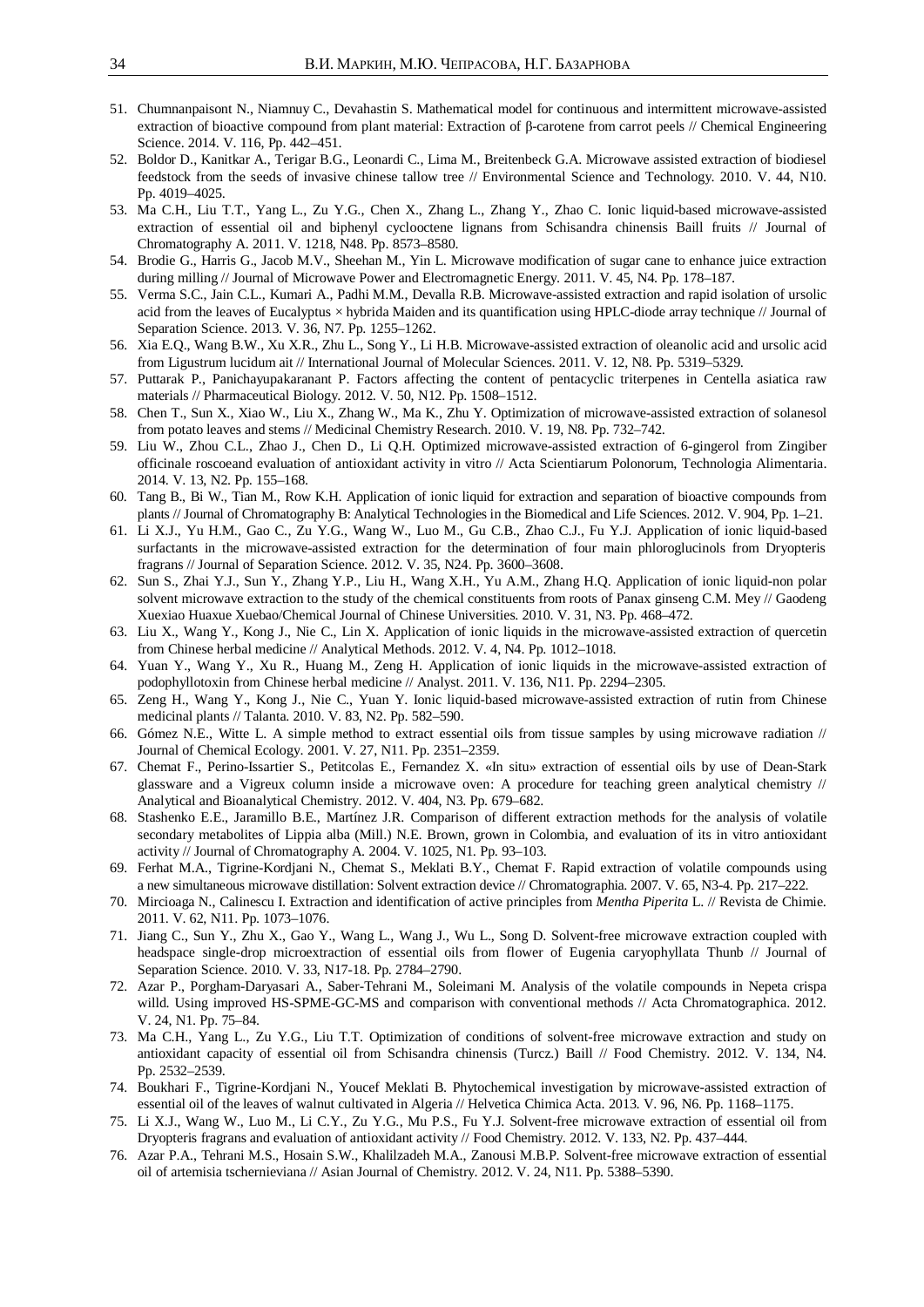- 77. Uysal B., Sozmen F., Buyuktas B.S. Solvent-free microwave extraction of essential oils from Laurus nobilis and Melissa officinalis: Comparison with conventional hydro-distillation and ultrasound extraction // Natural Product Communications. 2010. V. 5, N1. Pp. 111–114.
- 78. Bajpai V.K., Sharma A., Kim S.H., Baek K.H. Phenolic content and antioxidant capacity of essential oil obtained from sawdust of Chamaecyparis obtusa by microwave-assisted hydrodistillation // Food Technology and Biotechnology. 2013. V. 51, N3. Pp. 360–369.
- 79. Orio L., Cravotto G., Binello A., Pignata G., Nicola S., Chemat F. Hydrodistillation and in situ microwave-generated hydrodistillation of fresh and dried mint leaves: A comparison study // Journal of the Science of Food and Agriculture. 2012. V. 92, N15. Pp. 3085–3090.
- 80. Gholivand M.B., Piryaei M., Abolghasemi M.M. Analysis of volatile oil composition of Citrus aurantium L. by microwave-assisted extraction coupled to headspace solid-phase microextraction with nanoporous based fibers // Journal of Separation Science. 2013. V. 36, N5. Pp. 872–877.
- 81. Benkaci-Ali F., Akloul R., Boukenouche A., Pauw E.D. Chemical Composition of the Essential Oil of Nigella sativa Seeds Extracted by Microwave Steam Distillation // Journal of Essential Oil-Bearing Plants. 2013. V. 16, N6. Pp. 781–794.
- 82. Périno-Issartier S., Abert-Vian M., Petitcolas E., Chemat F. Microwave turbo hydrodistillation for rapid extraction of the essential oil from Schinus terebinthifolius raddi berries // Chromatographia. 2010. V. 72, N3–4. Pp. 347–350.
- 83. Miletić P., Grujić R., Marjanović-Balaban Ž. The application of microwaves in essential oil hydrodistillation processes // Chemical Industry and Chemical Engineering Quarterly. 2009. V. 15, N1. Pp. 37–39.
- 84. Jiao J., Gai Q.Y., Fu Y.J., Zu Y.G., Luo M., Zhao C.J., Li C.Y. Microwave-assisted ionic liquids treatment followed by hydro-distillation for the efficient isolation of essential oil from Fructus forsythiae seed // Separation and Purification Technology. 2013. V. 107, Pp. 228–237.
- 85. Пунегов В.В., Костромин В.И., Фомина М.Г., Зайнуллин В.Г., Юшкова Е.А., Белых Д.В., Чукичева И.Ю., Зайнуллин Г.Г. Экстрагирование гиперицина и псевдогиперицина из зверобоя продырявленного в условиях микроволновой активации процесса // Химия растительного сырья. 2014. №1. С. 125–130.
- 86. Zhang G., Hu M., He L., Fu P., Wang L., Zhou J. Optimization of microwave-assisted enzymatic extraction of polyphenols from waste peanut shells and evaluation of its antioxidant and antibacterial activities in vitro // Food and Bioproducts Processing. 2013. V. 91, N2. Pp. 158–168.
- 87. Peng F., Peng P., Xu F., Sun R.C. Fractional purification and bioconversion of hemicelluloses // Biotechnology Advances. 2012. V. 30, N4. Pp. 879–903.
- 88. Tahmouzi S. Extraction, antioxidant and antilisterial activities of polysaccharides from the flower of viper's bugloss // International Journal of Biological Macromolecules. 2014. V. 69, Pp. 523–531.
- 89. Panthapulakkal S., Pakharenko V., Sain M. Microwave Assisted Short-Time Alkaline Extraction of Birch Xylan // Journal of Polymers and the Environment. 2013. V. 21, N4. Pp. 917–929.
- 90. Panthapulakkal S., Sain M. Optimization of Microwave Assisted Alkaline Extraction of Xylan from Birch Wood Using Response Surface Methodology // Chemistry & Materials Science. 2013. V. 1, N6. Pp. 38–55.
- 91. Кузнецова С.А., Михайлов А.Г., Скворцова Г.П., Александрова Н.Б., Лебедева А.Б. Интенсификация процесса водной экстракции арабиногалактана из древесины лиственницы // Химия растительного сырья. 2005. №1. С. 53–58.
- 92. Seixas F.L., Fukuda D.L., Turbiani F.R.B., Garcia P.S., Petkowicz C.L.D.O., Jagadevan S., Gimenes M.L. Extraction of pectin from passion fruit peel (Passiflora edulis f.flavicarpa) by microwave-induced heating // Food Hydrocolloids. 2014. V. 38, Pp. 189–192.
- 93. Xie J.H., Xie M.Y., Shen M.Y., Nie S.P., Li C., Wang Y.X. Optimisation of microwave-assisted extraction of polysaccharides from Cyclocarya paliurus (Batal.) Iljinskaja using response surface methodology // Journal of the Science of Food and Agriculture. 2010. V. 90, N8. Pp. 1353–1360.
- 94. Liu Z., Dang J., Wang Q., Yu M., Jiang L., Mei L., Shao Y., Tao Y. Optimization of polysaccharides from Lycium ruthenicum fruit using RSM and its anti-oxidant activity // International Journal of Biological Macromolecules. 2013. V. 61, Pp. 127–134.
- 95. Monteil-Rivera F., Huang G.H., Paquet L., Deschamps S., Beaulieu C., Hawari J. Microwave-assisted extraction of lignin from triticale straw: Optimization and microwave effects // Bioresource Technology. 2012. V. 104, Pp. 775–782.
- 96. Monteil-Rivera F., Phuong M., Ye M., Halasz A., Hawari J. Isolation and characterization of herbaceous lignins for applications in biomaterials // Industrial Crops and Products. 2013. V. 41, N1. Pp. 356–364.
- 97. Smiglak M., Pringle J.M., Lu X., Han L., Zhang S., Gao H., MacFarlane D.R., Rogers R.D. Ionic liquids for energy, materials, and medicine // Chemical Communications. 2014. V. 50, N66. Pp. 9228–9250.
- 98. Swatloski R.P., Spear S.K., Holbrey J.D., Rogers R.D. Dissolution of cellose with ionic liquids // Journal of the American Chemical Society. 2002. V. 124, N18. Pp. 4974–4975.
- 99. Muhammad N., Man Z., Bustam Khalil M.A. Ionic liquid a future solvent for the enhanced uses of wood biomass // European Journal of Wood and Wood Products. 2012. V. 70, N1–3. Pp. 125–133.
- 100. Vadivambal R., Jayas D.S. Changes in quality of microwave-treated agricultural products a review // Biosystems Engineering. 2007. V. 98, N1. Pp. 1–16.
- 101. Gasmalla M.A.A., Yang R., Amadou I., Hua X. Nutritional composition of Stevia rebaudiana bertoni leaf: Effect of drying method // Tropical Journal of Pharmaceutical Research. 2014. V. 13, N1. Pp. 61–65.
- 102. Hamrouni-Sellami I., Rahali F.Z., Rebey I.B., Bourgou S., Limam F., Marzouk B. Total Phenolics, Flavonoids, and Antioxidant Activity of Sage (Salvia officinalis L.) Plants as Affected by Different Drying Methods // Food and Bioprocess Technology. 2013. V. 6, N3. Pp. 806–817.
- 103. Sellami I.H., Rebey I.B., Sriti J., Rahali F.Z., Limam F., Marzouk B. Drying Sage (Salvia officinalis L.) Plants and Its Effects on Content, Chemical Composition, and Radical Scavenging Activity of the Essential Oil // Food and Bioprocess Technology. 2012. V. 5, N8. Pp. 2978–2989.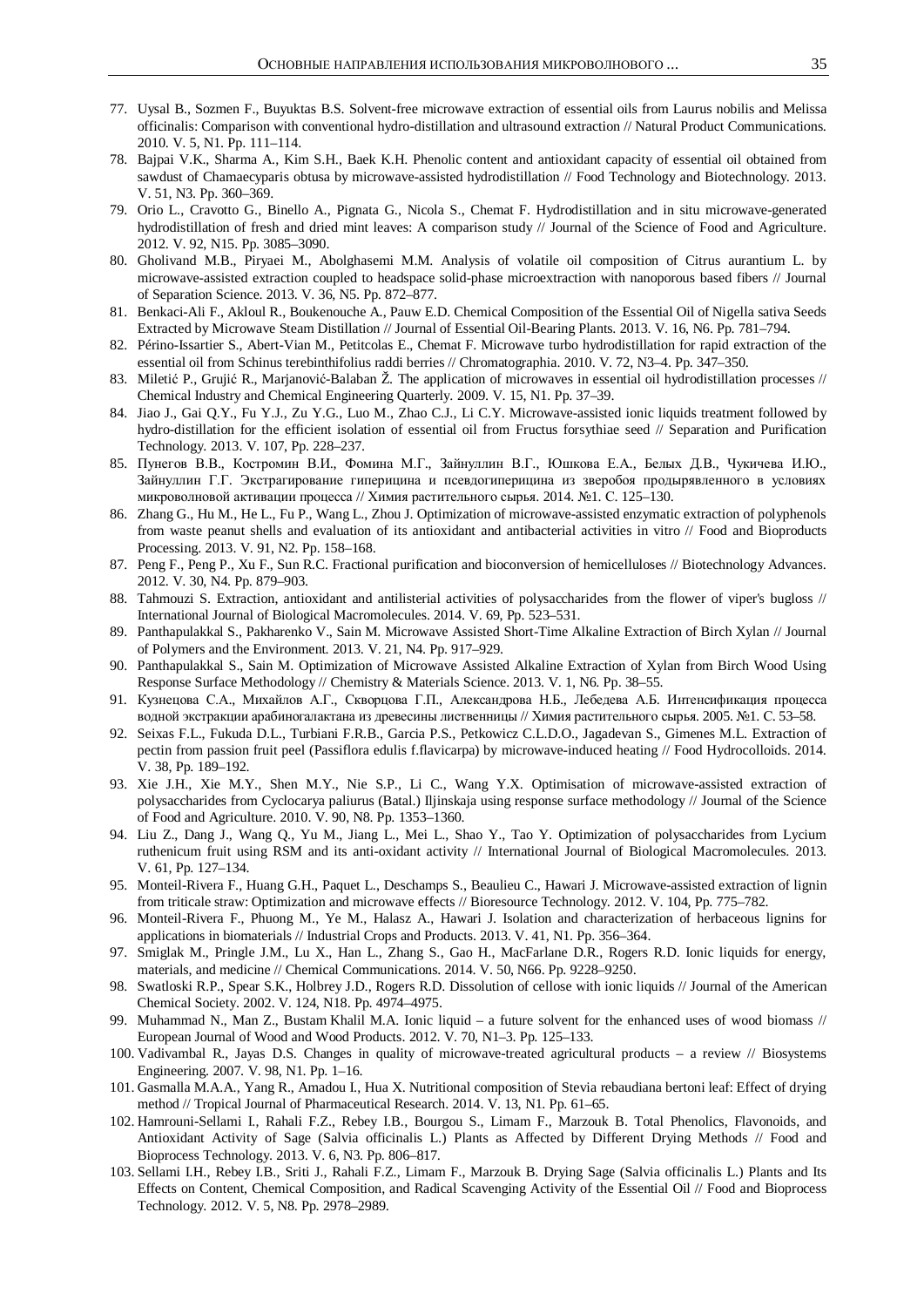- 104. Pirbalouti A.G., Mahdad E., Craker L. Effects of drying methods on qualitative and quantitative properties of essential oil of two basil landraces // Food Chemistry. 2013. V. 141, N3. Pp. 2440–2449.
- 105. Lander T.A., Dadonaite B., Monro A.K. Microwave drying of plant material for herbarium specimens and genetic analysis // Taxon. 2013. V. 62, N4. Pp. 790–797.
- 106. Mosqueda M.R., Tabil L.G., Meda V. Physico-chemical characteristics of microwave-dried wheat distillers grain with solubles // The Journal of microwave power and electromagnetic energy : a publication of the International Microwave Power Institute. 2013. V. 47, N3. Pp. 155–176.
- 107. Palade P.A., Leuca T., Bandici L. Aspects regarding the processing of semi-manufactured wood in a microwave field // Journal of Electrical and Electronics Engineering. 2011. V. 4, N1. Pp. 153–156.
- 108. Hansson L., Antti A.L. The effect of microwave drying on Norway spruce woods strength: A comparison with conventional drying // Journal of Materials Processing Technology. 2003. V. 141, N1. Pp. 41–50.
- 109. Bartholme M., Avramidis G., Viöl W., Kharazipour A. Microwave drying of wet processed wood fibre insulating boards // European Journal of Wood and Wood Products. 2009. V. 67, N3. Pp. 357–360.
- 110. Torgovnikov G. Microwave Wood Processing. 2010 [Электронный ресурс]. URL: http://www.microwavewoodprocessing.com/.
- 111. Torgovnikov G., Vinden P. Microwave wood modification technology and its applications // Forest Products Journal. 2010. V. 60, N2. Pp. 173–182.
- 112. Bundhoo Z.M.A., Mudhoo A., Mohee R. Promising unconventional pretreatments for lignocellulosic biomass // Critical Reviews in Environmental Science and Technology. 2013. V. 43, N20. Pp. 2140–2211.
- 113. Miura M., Kaga H., Sakurai A., Kakuchi T., Takahashi K. Rapid pyrolysis of wood block by microwave heating // Journal of Analytical and Applied Pyrolysis. 2004. V. 71, N1. Pp. 187–199.
- 114. Баннова Е.А., Китаева Н.К., Мерков С.М., Мучкина М.В., Залозная Е.П., Мартынов П.Н. Изучение способа получения гидрофобного сорбента на основе модифицированного торфа // Сорбционные и хроматографические процессы. 2013. Т. 13, №1. С. 60–68.
- 115. Fu Y., Wang L., Zhou Z. Microwave regeneration of field-spent granular activated carbon from power plants // 2011 International Conference on Energy, Environment and Sustainable Development, ICEESD 2011. Shanghai, 2012. Pp. 2065–2070.
- 116. Nguyen T.D., Moon J.I., Song J.H., Kim T.N. Synthesis of activated carbon from rice husk using microwave heating induced KOH activation // Korean Journal of Materials Research. 2012. V. 22, N6. Pp. 321–327.
- 117. Nóbrega J.A., Pirola C., Fialho L.L., Rota G., De Campos Jordão C.E.K.M.A., Pollo F. Microwave-assisted digestion of organic samples: How simple can it become? // Talanta. 2012. V. 98, Pp. 272–276.
- 118. Tokalioğlu Ş. Determination of trace elements in commonly consumed medicinal herbs by ICP-MS and multivariate analysis // Food Chemistry. 2012. V. 134, N4. Pp. 2504–2508.
- 119. Liu H.W., Qin Z.H., Xie H.L., Cao S. Study on the determination of 28 inorganic elements in sunflower seeds by ICP-OES/ICP-MS // Spectroscopy and Spectral Analysis. 2013. V. 33, N1. Pp. 224–227.
- 120. Singh R., Tiwari S., Srivastava M., Shukla A. Experimental study on the performance of microwave assisted hydrogen peroxide (H2O2) pretreatment of rice straw // Agricultural Engineering International: CIGR Journal. 2014. V. 16, N1. Pp. 173–181.
- 121. Verma P., Watanabe T., Honda Y. Microwave-assisted pretreatment of woody biomass with ammonium molybdate activated by  $H_2O_2$  // Bioresource Technology. 2011. V. 102, N4. Pp. 3941–3945.
- 122. Inan H., Turkay O., Akkiris C. Microwave and microwave-alkali effect on barley straw for total sugar yield // International Journal of Global Warming. 2014. V. 6, N2–3. Pp. 212–221.
- 123. El-Zawawy W.K., Ibrahim M.M., Abdel-Fattah Y.R., Soliman N.A., Mahmoud M.M. Acid and enzyme hydrolysis to convert pretreated lignocellulosic materials into glucose for ethanol production // Carbohydrate Polymers. 2011. V. 84, N3. Pp. 865–871.
- 124. Кисурин И.В., Арапов К.А., Гущин П.А., Иванов Е.В., Винокуров В.А. Перспективы использования микроволнового излучения в процессе переработки целлюлозосодержащего сырья // Башкирский химический журнал. 2010. №3. С. 167-170.
- 125. Fan S.P., Jiang L.Q., Chia C.H., Fang Z., Zakaria S., Chee K.L. High yield production of sugars from deproteinated palm kernel cake under microwave irradiation via dilute sulfuric acid hydrolysis // Bioresource Technology. 2014. V. 153. Pp. 69–78.
- 126. Катраков И.Б., Базарнова Н.Г., Маркин В.И., Воробьева Е.А., Стригунов В.В. Обработка микроволновым излучением древесины сосны // Новые достижения в химии и химической технологии растительного сырья: материалы V Всерос. конф. с междунар. участием. Барнаул, 2012. С. 113.
- 127. Tsubaki S., Ozaki Y., Azuma J. Microwave-Assisted Autohydrolysis of Prunus mume Stone for Extraction of Polysaccharides and Phenolic Compounds // Journal of Food Science. 2010. V. 75, N2. Pp. C152–C159.
- 128. Singh V., Kumar P., Sanghi R. Use of microwave irradiation in the grafting modification of the polysaccharides A review // Progress in Polymer Science (Oxford). 2012. V. 37, N2. Pp. 340–364.
- 129. Goetz L.A., Sladky J.P., Ragauskas A.J. Analysis of microwave vs. thermally assisted grafting of poly(methyl-vinyl ether co-maleic acid)-polyethylene glycol to birch kraft pulp // Holzforschung. 2009. V. 63, N4. Pp. 414–417.
- 130. Dziak J. Application of radio-frequency wave and micro-wave devices in drying and bleaching of wooden pulp // Applied Thermal Engineering. 2008. V. 28, N10. Pp. 1189–1195.
- 131. Wu C.J., Zhao C.S., Li J., Chen K.F. The effect of microwave treatment on the hydrogen peroxide bleaching of soda-AQ wheat straw pulp // 2011 International Conference on Chemical Engineering and Advanced Materials, CEAM. 2011. V. 236-238. C. 1307-1312.
- 132. Chadlia A., Farouk M.M. Rapid homogeneous esterification of cellulose extracted from Posidonia induced by microwave irradiation // Journal of Applied Polymer Science. 2011. V. 119, N6. Pp. 3372–3381.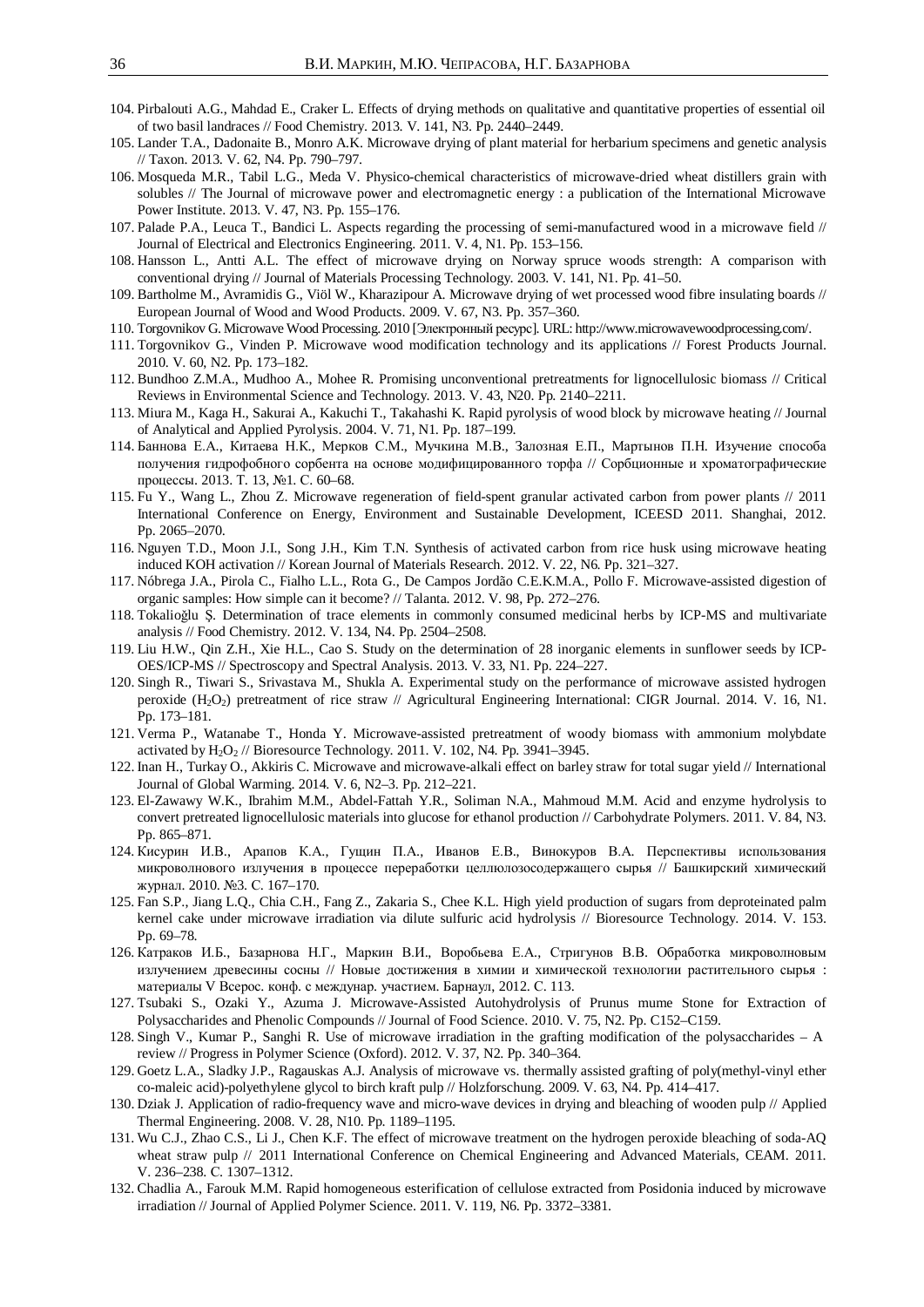- 133. Joly N., Granet R., Krausz P. Crosslinking of cellulose by olefin metathesis // Journal of Carbohydrate Chemistry. 2003. V. 22, N1. Pp. 47–55.
- 134. Patent 19938501 (DE). Carboxymethylcellulose production, useful in chromatography or as intermediate in biotechnology, pharmacy, paper and food industries comprises electromagnetic irradiation of cellulose / Thielking H., Koch W., Nachtkamp K., Ondruschka B., Nuechter M., Heinze U., Klemm D. 2001.
- 135. Zhang G.L., Zhang L., Deng H., Sun P. Preparation and characterization of sodium carboxymethyl cellulose from cotton stalk using microwave heating // Journal of Chemical Technology and Biotechnology. 2011. V. 86, N4. Pp. 584–589.
- 136. Peng X.W., Ren J.L., Zhong L.X., Cao X.F., Sun R.C. Microwave-induced synthesis of carboxymethyl hemicelluloses and their rheological properties // Journal of Agricultural and Food Chemistry. 2011. V. 59, N2. Pp. 570–576.
- 137. Shi H., Yin Y., Jiao S. Preparation and characterization of carboxymethyl starch under ultrasound-microwave synergistic interaction // Journal of Applied Polymer Science. 2014. V. 131, N20. DOI: 10.1002/app.40906
- 138. Singh A.V., Nath L.K., Guha M., Kumar R. Microwave Assisted Synthesis and Evaluation of Cross-Linked Carboxymethylated Sago Starch as Superdisintegrant // Pharmacology & Pharmacy. 2011. V. 2, N1. Pp. 42–46.
- 139. Guo Y., Zhou J., Wang Y., Zhang L., Lin X. An efficient transformation of cellulose into cellulose carbamates assisted by microwave irradiation // Cellulose. 2010. V. 17, N6. Pp. 1115–1125.
- 140. Rowell R.M. Handbook of Wood Chemistry and Wood Composites. New York, 2005. 473 p.
- 141. Hill C.A.S. Wood Modification: Chemical, Thermal and Other Processes. John Wiley & Sons Ltd, 2006. 248 p.
- 142. Базарнова Н.Г., Катраков И.Б., Маркин В.И. Химическое модифицирование древесины // Российский химический журнал. 2004. Т. XLVIII, №3. С. 108-115.
- 143. Базарнова Н.Г., Маркин В.И., Колосов П.В., Катраков И.Б., Калюта Е.В., Чепрасова М.Ю. Методы получения лигноуглеводных композиций из химически модифицированного растительного сырья // Российский химический журнал. 2011. Т. 55, №1. С. 4-9.
- 144. Brelid L.P., Simonson R., Risman P.O. Acetylation of solid wood using microwave heating: Part 1: Studies of dielectric properties // Holz als Roh- und Werkstoff. 1999. V. 57, N4. Pp. 259–263.
- 145. Brelid P.L., Simonson R. Acetylation of solid wood using microwave heating: Part 2. Experiments in laboratory scale // Holz als Roh- und Werkstoff. 1999. V. 57, N5. Pp. 383–389.
- 146. Brelid P.L. The influence of post-treatments on acetyl content for removal of chemicals after acetylation // Holz als Rohund Werkstoff. 2002. V. 60, N2. Pp. 92–95.
- 147. Маркин В.И., Базарнова Н.Г., Галочкин А.И. О взаимодействии лигноуглеводных материалов с монохлоруксусной кислотой // Химия растительного сырья. 1997. №1. С. 26–28.
- 148. Патент №2130947 (РФ). Способ карбоксиметилирования лигноуглеводных материалов / Галочкин А.И., Маркин В.И., Базарнова Н.Г., Заставенко Н.В., Крестьянникова Н.С. 1999.
- 149. Маркин В.И., Базарнова Н.Г., Галочкин А.И. Изучение влияния предобработки на карбоксиметилирование древесины березы в среде изопропилового спирта // Пластические массы. 1998. №7. С. 31–34.
- 150. Маркин В.И. Карбоксиметилирование растительного сырья. Теория и практика. Барнаул, 2010. 167 с.
- 151. Маркин В.И., Галочкин А.И., Базарнова Н.Г., Крестьянникова Н.С. Карбоксиметилирование биомассы надземной части тростника в условиях механохимической активации без растворителя // Химия в интересах устойчивого развития. 1997. Т. 5, №5. С. 523-528.
- 152. Базарнова Н.Г., Маркин В.И., Галочкин А.И., Токарева И.В. Алкилирование лигноуглеводных материалов с использованием механохимического метода // Химия в интересах устойчивого развития. 1998. №6. С. 223–227.
- 153. Патент №2131884 (RU). Способ карбоксиметилирования лигноуглеводных материалов / Базарнова Н.Г., Маркин В.И., Галочкин А.И., Токарева И.В. 1999.
- 154. Патент №2135517 (РФ). Способ карбоксиметилирования лигноуглеводных материалов / Базарнова Н.Г., Токарева И.В., Галочкин А.И., Маркин В.И. 1999.
- 155. Патент №2393169 (РФ). Способ получения карбоксиметилированного лигноуглеводного материала под воздействием микроволнового излучения / Маркин В.И., Михаилиди А.М., Базарнова Н.Г. 2010.
- 156. Чепрасова М.Ю., Михаилиди А.М., Котолевский И.В., Маркин В.И., Базарнова Н.Г. Карбоксиметилирование древесины сосны под воздействием микроволнового излучения // Новые достижения в химии и химической технологии растительного сырья: матер. IV Всерос. конф. Барнаул, 2009. Кн. 1. С. 100–101.
- 157. Чепрасова М.Ю., Маркин В.И., Базарнова Н.Г., Коталевский И.В. Карбоксиметилирование древесины под воздействием микроволнового излучения в среде различных растворителей // Химия растительного сырья. 2011.  $N<sub>2</sub>1. C. 77–80.$
- 158. Михаилиди А.М., Маркин В.И. Карбоксиметилирование древесины под воздействием СВЧ-излучения // Новые достижения в химии и химической технологии растительного сырья : мат. III Всерос. конф. Барнаул, 2007. С. 90-91.
- 159. Чепрасова М.Ю. Карбоксиметилирование растительного сырья под воздействием микроволнового излучения: дис. ... канд. хим. наук. Красноярск, 2012. 121 с.
- 160. Cheprasova M.Y., Markin V.I., Bazarnova N.G., Kotalevskii I.V. Carboxymethylation of Wood in Different Solvents by the Action of Microwave Radiation // Russian Journal of Bioorganic Chemistry. 2012. V. 38, N7. Pp. 726-729.
- 161. Маркин В.И. Исследование карбоксиметилирования древесины суспензионным способом: дис. ... канд. хим. наук. Красноярск, 1999. 159 с.
- 162. Чепрасова М.Ю., Маркин В.И., Базарнова Н.Г., Калюта Е.В., Морозова В.С. Молекулярный состав целлюлозы, карбоксиметилированной в составе древесины под воздействием микроволнового излучения в среде различных растворителей // Химия растительного сырья. 2011. №2. С. 87–90.
- 163. Маркин В.И., Базарнова Н.Г., Колосов П.В., Чепрасова М.Ю., Москова Ю.С. Карбоксиметилирование древесины сосны после ее обработки в системе «уксусная кислота - пероксид водорода - вода - катализатор» под воздействием микроволнового излучения // Химия растительного сырья. 2012. №4. С. 55–60.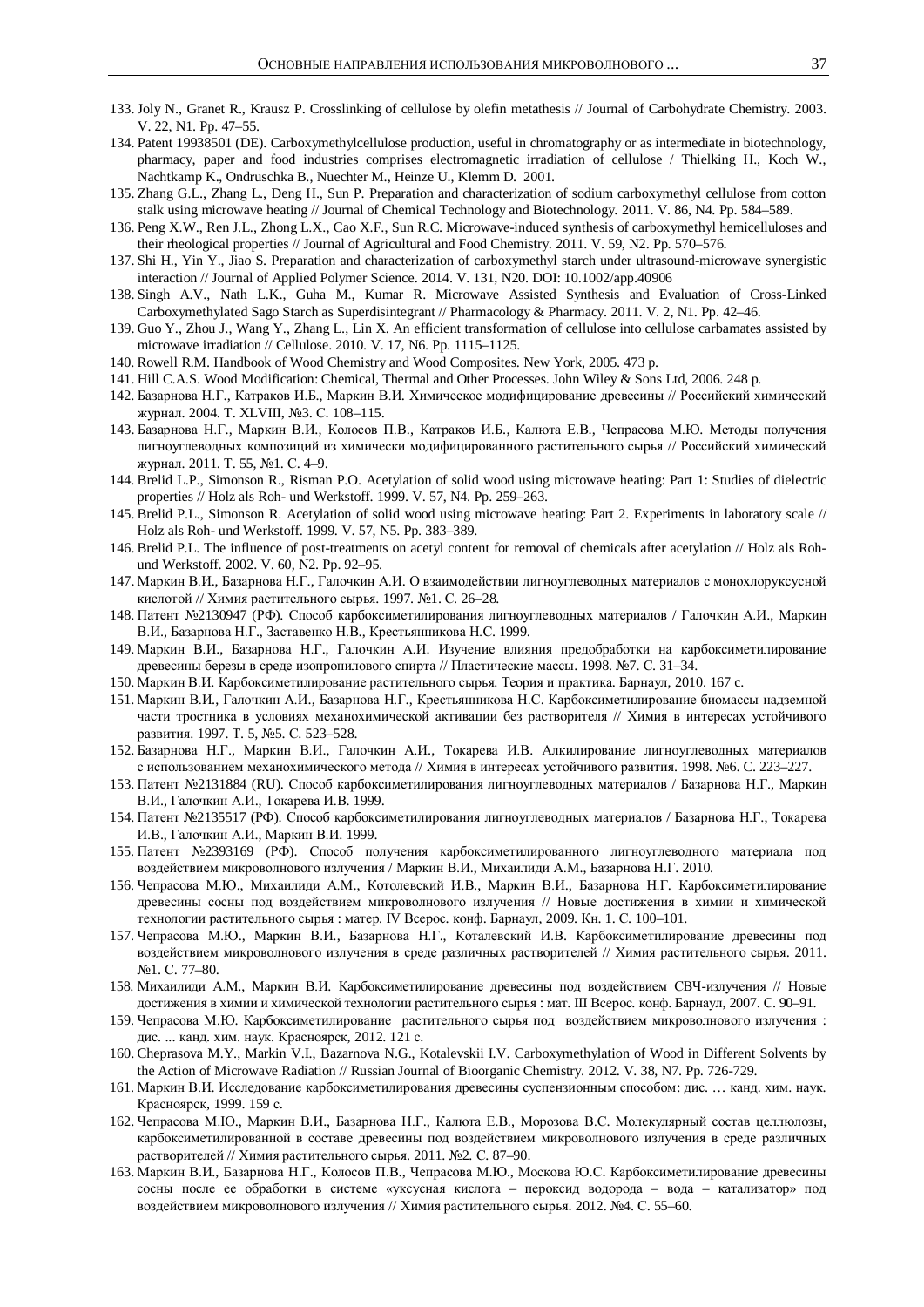- 164. Markin V.I., Bazarnova N.G., Kolosov P.V., Cheprasova M.Y., Moskova Y.S. Carboxymethylation of pine wood subjected to microwave irradiation after pretreatment in an «acetic acid – hydrogen peroxide – water – catalyst» system // Russian Journal of Bioorganic Chemistry. 2013. V. 39, N7. Pp. 699–703.
- 165. Маркин В.И., Чепрасова М.Ю., Базарнова Н.Г., Фролова Е.О. Получение калиевой соли карбоксиметилированной древесины сосны в условиях микроволнового излучения // Химия растительного сырья. 2013. №2. С. 69–72.
- 166. Markin V.I., Cheprasova M.Y., Bazarnova N.G., Frolova E.O. Pine wood carboxymethylation under microwave radiation // Russian Journal of Bioorganic Chemistry. 2014. V. 40, N7. Pp. 733–736.
- 167. Чепрасова М.Ю., Маркин В.И., Базарнова Н.Г., Калюта Е.В. Карбоксиметилирование целлюлозы в составе растительного сырья под воздействием микроволнового излучения. Барнаул, 2013. 32 р.
- 168. Чепрасова М.Ю., Маркин В.И. Карбоксиметилирование растительного сырья под воздействием микроволнового излучения. Барнаул, 2014. 96 с.
- 169. Sutradhar P., Debnath N., Saha M. Microwave-assisted rapid synthesis of alumina nanoparticles using tea, coffee and triphala extracts // Advances in Manufacturing. 2013. V. 1, N4. Pp. 357–361.
- 170. Bhuvanasree S.R., Harini D., Rajaram A., Rajaram R. Rapid synthesis of gold nanoparticles with Cissus quadrangularis extract using microwave irradiation // Spectrochimica Acta - Part A: Molecular and Biomolecular Spectroscopy. 2013. V. 106. Pp. 190–196.
- 171. Zheng Z., Pan H., Huang Y., Chung Y.H., Zhang X., Feng H. Rapid liquefaction of wood in polyhydric alcohols under microwave heating and its liquefied products for preparation of rigid polyurethane foam // Open Materials Science Journal. 2011. V. 5, Pp. 1–8.
- 172. Gabriel C., Gabriel S., Grant E.H., Halstead B.S.J., Michael P., Mingos D. Dielectric parameters relevant to microwave dielectric heating // Chemical Society Reviews. 1998. V. 27, N3. Pp. 213–223.
- 173. Hessel V., Cravotto G., Fitzpatrick P., Patil B.S., Lang J., Bonrath W. Industrial applications of plasma, microwave and ultrasound techniques: Nitrogen-fixation and hydrogenation reactions // Chemical Engineering and Processing: Process Intensification. 2013. V. 71, Pp. 19–30.

*Поступило в редакцию 25 декабря 2013 г.* 

*После переработки 15 сентября 2014 г.* 

# *Markin V.I.\* , Cheprasova M.Iu., Bazarnova N.G.* BASIC DIRECTIONS OF USE MICROWAVE RADIATION IN THE PROCESSING OF PLANT RAW MATERIAL (REVIEW)

#### *Altai State University, Lenina ave., 61, Barnaul, 656049 (Ɋɨɫɫɢɹ), e-mail: markin@chemwood.asu.ru*

The use of microwave radiation in the chemistry of plant raw materials in the last decade attracted the attention of a growing number of scientists. The present review publications in this field in recent years, the number of which increases exponentially. The main field of application of microwave radiation in the chemistry and technology of vegetable raw materials: extraction of natural plant facilities for the low molecular weight compounds of different classes in the individual state and the form of compositions (eg, essential oils); selection of high structural biopolymers (cellulose, lignin, hemicellulose); The drying process plant facilities; pyrolysis of wood; hydrolysis of high-molecular components of plant raw materials; chemical modification of vegetable origin of biopolymers to obtain ethers and esters and other derivatives; chemical modification of plant raw materials without prior separation into individual components and some other processes. The efficiency of the microwave radiation in these processes. It is noted that the microwave radiation is generally conducted considerably faster process and significantly reduces energy costs. The examples of processes described in the industry. Processes and mechanisms that occur when exposed to microwave radiation plant material is currently not well understood and require further investigation.

*Keywords:* microwave radiation, plant material, wood, cellulose, lignin, hemicellulose, extractives, essential oils, ionic liquids, green chemistry, chemical modification, dry-tion, pyrolysis, hydrolysis, delignification.

 $\overline{a}$ 

<sup>\*</sup> Corresponding author.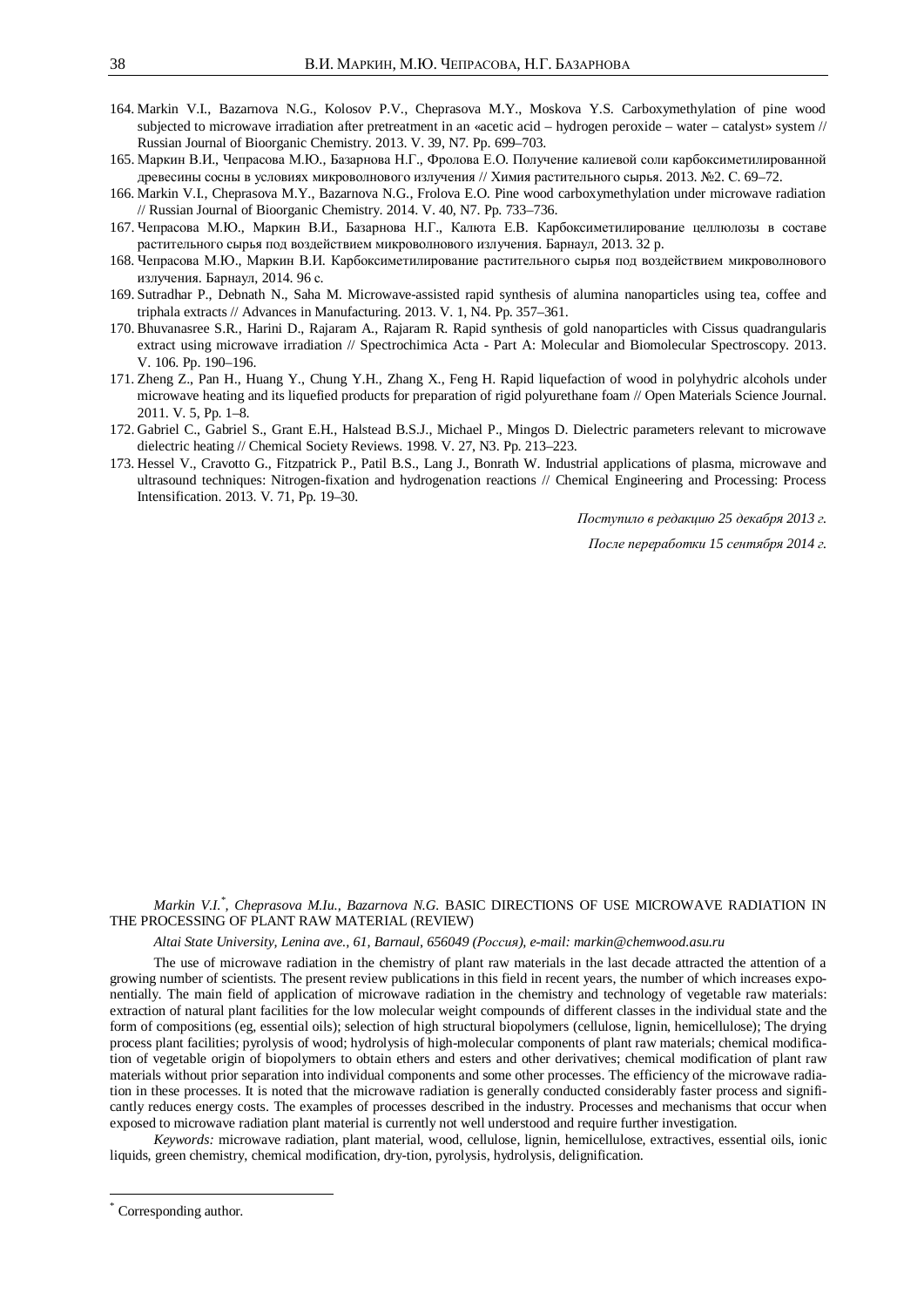### *References*

- 1. Sheldon R.A. *Chemical Society Reviews,* 2012, vol. 41, no. 4, pp. 1437–1451.
- 2. Höfer R., Bigorra J. *Green Chemistry Letters and Reviews*, 2008, vol. 1, no. 2, pp. 79–97.
- 3. Michael D., Mingos P., Baghurst D.R. *Chemical Society Reviews*, 1991, vol. 20, no. 1, pp. 1–47.
- 4. Metaxas A.C., Meredith R.J. Industrial Microwave Heating. P. Peregrinus, 1983.
- 5. Kingston H.M., Jassie L.B. Introduction to Microwave Sample Preparation: Theory and Practice. American Chemical Society, 1988.
- 6. Strauss C.R., Trainor R.W. *Australian Journal of Chemistry*, 1995, vol. 48, no. 10, pp. 1665–1692.
- 7. Rakhmankulov D.L., Bikbulatov I.X., Shulasv N.S., Shavtukova S.Iu. *Mikrovolnovoe izluchenie i intensifikatsiia khimicheskikh protsessov.* [Microwave radiation and intensification of chemical processes]. Moscow, 2003, 220 p. (in Russ.).
- 8. Meredith R.J. Engineers Handbook of Industrial Microwave Heating. The Institution of Engineering and Technology, 1998.
- 9. Ishii T.K. Handbook of Microwave Technology, Volume 1: Components and Devices. Academic Press, 1995.
- 10. Ishii T.K. Handbook of Microwave Technology. Volume 2, Applications. Academic Press, 1995.
- 11. Datta A.K. Handbook of Microwave Technology for Food Application (Food Science and Technology). 2001. 536 p.
- 12. Fernández Y., Arenillas A., Menéndez J.Á. Advances in induction and microwave heating of mineral and organic materials. Intech, 2011. 766 p.
- 13. Chandra U. Microwave Heating. Intech, 2011. 382 p.
- 14. The Development and Application of Microwave Heating. 2012.
- 15. Sanghi R., Singh V. Green Chemistry for Environmental Remediation. CRC Press, Taylor & Francis Group, 2012.
- 16. Paré J.R.J., Bélanger J.M.R., Stafford S.S. *TrAC Trends in Analytical Chemistry*, 1994, vol. 13, no. 4, pp. 176–184.
- 17. Microwave-Enhanced Chemistry. Fundamentals, Sample Preparation and Applications. Washington: American Chemical Society:, 1997. 772 p.
- 18. Kubrakova I.V. *Uspekhi khimii*, 2002, vol. 71, no. 4, pp. 327–340. (in Russ.).
- 19. Kubrakova I.V., Miasoedova G.V., Eremin S.A., Pletnev I.V., Mokhodoeva O.B., Morozova V.A., Khachatrian K.S. *Metody i ob"ekty khimicheskogo analiza,* 2006, vol. 1, no. 1, pp. 27–34. (in Russ.).
- 20. Camel V. *TrAC Trends in Analytical Chemistry*, 2000, vol. 19, no. 4, pp. 229–248.
- 21. Gedye R., Smith F., Westaway K., Ali H., Baldisera L., Laberge L., Rousell J. *Tetrahedron Letters*, 1986, vol. 27, no. 3, pp. 279–282.
- 22. Giguere R.J., Bray T.L., Duncan S.M., Majetich G. *Tetrahedron Letters*, 1986, vol. 27, no. 41, pp. 4945–4948.
- 23. Romanova N.N., Gravis A.G., Zyk N.V. *Uspekhi khimii*, 2005, vol. 74, no. 11, pp. 1159–1105. (in Russ.).
- 24. Lidström P., Tierney J., Wathey B., Westman J. *Tetrahedron*, 2001, vol. 57, no. 45, pp. 9225–9283.
- 25. Kappe C.O., Stadler A. Microwaves in Organic and Medicinal Chemistry. WILEY-VCH, 2005. 422 p.
- 26. Kappe C.O., Dallinger D., Murphree S.S. Practical Microwave Synthesis for Organic Chemists. WILEY-VCH, 2009. 307 p.
- 27. Strauss C. *Green Chemistry,* 1999, August, pp. G94–G96.
- 28. Kappe C.O., Dallinger D. *Molecular Diversity*, 2009, vol. 13, no. 2, pp. 71–193.
- 29. Mallakpour S., Rafiee Z. *Iranian Polymer Journal (English Edition)*, 2008, vol. 17, no. 12, pp. 907–935.
- 30. Bogdal D., Prociak A. Microwave-enhanced polymer chemistry and technology. Blackwell Publishing Ltd, 2007. 284 p.
- 31. Chemat F., Cravotto G. Microwave-assisted Extraction for Bioactive Compounds. Theory and Practice. Springer US, 2013.
- 32. Destandau E., Michel T., Elfakir C. Microwave-assisted extraction. Cambridge, 2013, pp. 113–156.
- 33. Delazar A., Nahar L., Hamedeyazdan S., Sarker S. *Natural Products Isolation*, 2012, vol. 864, pp. 89–115.
- 34. Kokolakis A.K., Golfinopoulos S.K. *Natural Product Communications*, 2013, vol. 8, no. 10, pp. 1493–1504.
- 35. Chua L.S. *Journal of Ethnopharmacology*, 2013, vol. 150, no. 3, pp. 805–817.
- 36. Das A.K., Mandal V., Mandal S.C. *Phytochemical Analysis*, 2014, vol. 25, no. 1, pp. 1–12.
- 37. Mason T.J., Chemat F., Vinatoru M. *Current Organic Chemistry*, 2011, vol. 15, no. 2, pp. 237–247.
- 38. Mahibalan S., Sharma R., Vyas A., Basha S.A., Begum A.S. *Journal of the Indian Chemical Society*, 2013, vol. 90, no. 12, pp. 2199–2205.
- 39. Delgado-Torre M.P., Ferreiro-Vera C., Priego-Capote F., Pérez-Juan P.M., Luque De Castro M.D. *Journal of Agricultural and Food Chemistry*, 2012, vol. 60, no. 12, pp. 3051–3060.
- 40. Karabegović I.T., Stojičević S.S., Veličković D.T., Todorović Z.B., Nikolić N.T., Lazić M.L. *Industrial Crops and Products*, 2014, vol. 54, pp. 142–148.
- 41. Xu W., Chu K., Li H., Zhang Y., Zheng H., Chen R., Chen L. *Molecules*, 2012, vol. 17, no. 12, pp. 14323–14335.
- 42. Bai L.S., Yang Y., Lv D.D. *Zhong yao cai = Zhongyaocai = Journal of Chinese medicinal materials*, 2012, vol. 35, no. 6, pp. 977–980.
- 43. Wataniyakul P., Pavasant P., Goto M., Shotipruk A. *Bioresource Technology*, 2012, vol. 124, Pp. 18–22.
- 44. Yan Z., da-Yun S., Jing-Shu Z., Hong-Li Z. *African Journal of Biotechnology*, 2011, vol. 10, no. 65, pp. 14583–14586.
- 45. Zhang L., Wang Y., Wu D., Xu M., Chen J. *Molecules*, 2011, vol. 16, no. 6, pp. 4428–4437.
- 46. Yang Y.C., Li J., Zu Y.G., Fu Y.J., Luo M., Wu N., Liu X.L. *Food Chemistry*, 2010, vol. 122, no. 1, pp. 373–380.
- 47. Zou T., Wu H., Li H., Jia Q., Song G. *Journal of Separation Science*, 2013, vol. 36, no. 20, pp. 3457–3462.
- 48. Yan M.M., Liu W., Fu Y.J., Zu Y.G., Chen C.Y., Luo M. *Food Chemistry*, 2010, vol. 119, no. 4, pp. 1663–1670.
- 49. Das A.K., Mandal V., Mandal S.C. *Phytochemical Analysis*, 2013, vol. 24, no. 3, pp. 230–247.
- 50. Koptelova E.N., Kutakova N.A., Tret'iakov S.I. *Khimiia rastitel'nogo syr'ia*, 2013, no. 4, pp. 159–164. (in Russ.).
- 51. Chumnanpaisont N., Niamnuy C., Devahastin S. *Chemical Engineering Science*, 2014, vol. 116, Pp. 442–451.
- 52. Boldor D., Kanitkar A., Terigar B.G., Leonardi C., Lima M., Breitenbeck G.A. *Environmental Science and Technology*, 2010, vol. 44, no. 10, pp. 4019–4025.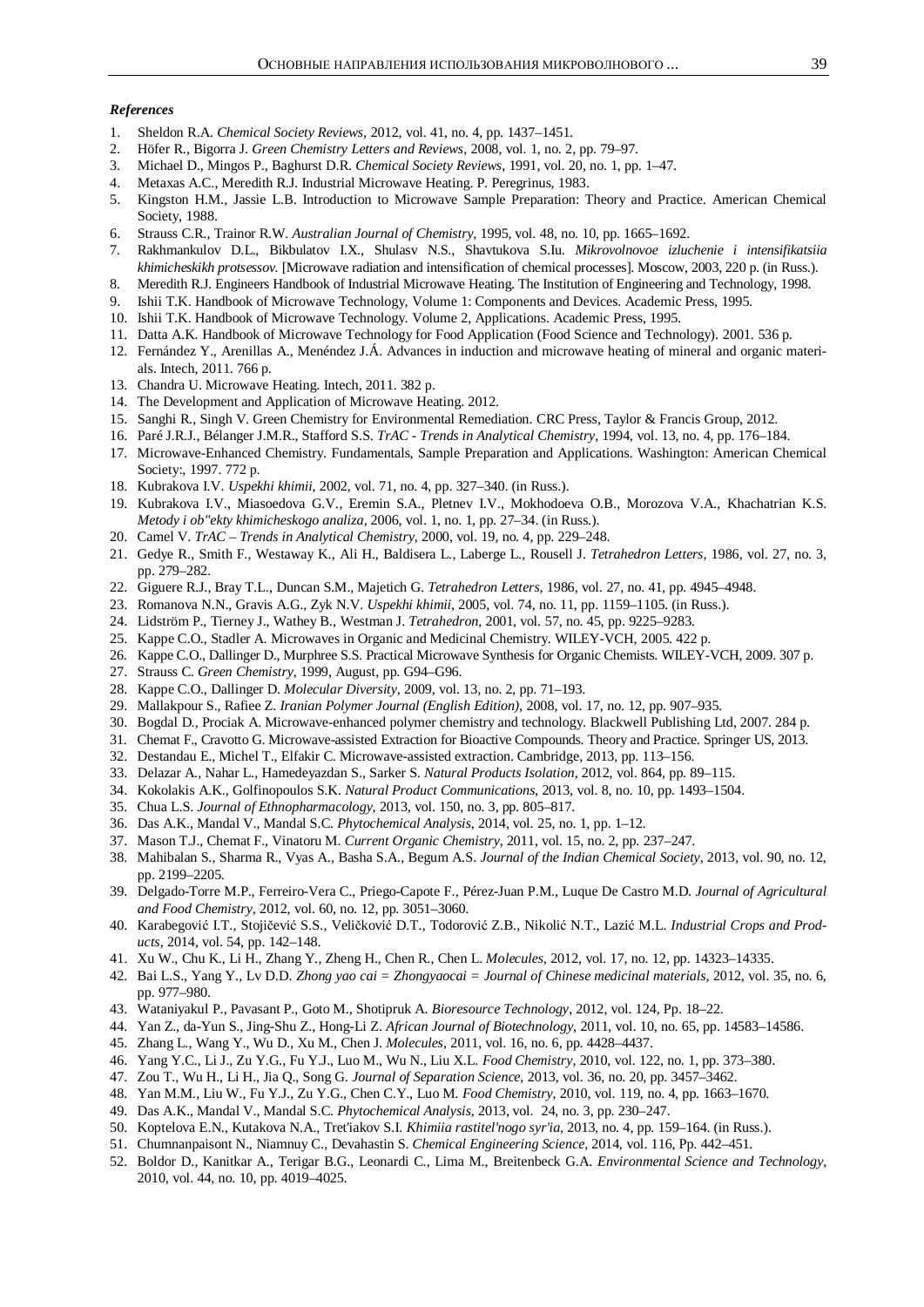- 53. Ma C.H., Liu T.T., Yang L., Zu Y.G., Chen X., Zhang L., Zhang Y., Zhao C. *Journal of Chromatography A.*, 2011, vol. 1218, no. 48, pp. 8573–8580.
- 54. Brodie G., Harris G., Jacob M.V., Sheehan M., Yin L. *Journal of Microwave Power and Electromagnetic Energy*, 2011, vol. 45, no. 4, pp. 178–187.
- 55. Verma S.C., Jain C.L., Kumari A., Padhi M.M., Devalla R.B. *Journal of Separation Science,* 2013, vol. 36, no. 7, pp. 1255–1262.
- 56. Xia E.Q., Wang B.W., Xu X.R., Zhu L., Song Y., Li H.B. *International Journal of Molecular Sciences*, 2011, vol. 12, no. 8, pp. 5319–5329.
- 57. Puttarak P., Panichayupakaranant P. *Pharmaceutical Biology*, 2012, vol. 50, no. 12, pp. 1508–1512.
- 58. Chen T., Sun X., Xiao W., Liu X., Zhang W., Ma K., Zhu Y. *Medicinal Chemistry Research*, 2010, vol. 19, no. 8, pp. 732–742.
- 59. Liu W., Zhou C.L., Zhao J., Chen D., Li Q.H. *Acta Scientiarum Polonorum, Technologia Alimentaria*, 2014, vol. 13, no. 2, pp. 155–168.
- 60. Tang B., Bi W., Tian M., Row K.H. *Journal of Chromatography B: Analytical Technologies in the Biomedical and Life Sciences*, 2012, vol. 904, Pp. 1–21.
- 61. Li X.J., Yu H.M., Gao C., Zu Y.G., Wang W., Luo M., Gu C.B., Zhao C.J., Fu Y.J. *Journal of Separation Science*, 2012, vol. 35, no. 24, pp. 3600–3608.
- 62. Sun S., Zhai Y.J., Sun Y., Zhang Y.P., Liu H., Wang X.H., Yu A.M., Zhang H.Q. *Gaodeng Xuexiao Huaxue Xuebao/Chemical Journal of Chinese Universities*, 2010, vol. 31, no. 3, pp. 468–472.
- 63. Liu X., Wang Y., Kong J., Nie C., Lin X. *Analytical Methods*, 2012, vol. 4, no. 4, pp. 1012–1018.
- 64. Yuan Y., Wang Y., Xu R., Huang M., Zeng H. *Analyst*, 2011, vol. 136, no. 11, pp. 2294–2305.
- 65. Zeng H., Wang Y., Kong J., Nie C., Yuan Y. *Talanta*, 2010, vol. 83, no. 2, pp. 582–590.
- 66. Gómez N.E., Witte L. *Journal of Chemical Ecology*, 2001, vol. 27, no. 11, pp. 2351–2359.
- 67. Chemat F., Perino-Issartier S., Petitcolas E., Fernandez X. *Analytical and Bioanalytical Chemistry*, 2012, vol. 404, no. 3, pp. 679–682.
- 68. Stashenko E.E., Jaramillo B.E., Martínez J.R. *Journal of Chromatography A.*, 2004, vol. 1025, no. 1, pp. 93–103.
- 69. Ferhat M.A., Tigrine-Kordjani N., Chemat S., Meklati B.Y., Chemat F. *Chromatographia*, 2007, vol. 65, no. 3-4, pp. 217–222.
- 70. Mircioaga N., Calinescu I. *Revista de Chimie*, 2011, vol. 62, no. 11, pp. 1073–1076.
- 71. Jiang C., Sun Y., Zhu X., Gao Y., Wang L., Wang J., Wu L., Song D. *Journal of Separation Science,* 2010, vol. 33, no. 17–18, pp. 2784–2790.
- 72. Azar P., Porgham-Daryasari A., Saber-Tehrani M., Soleimani M. *Acta Chromatographica*, 2012, vol. 24, no. 1, pp. 75–84.
- 73. Ma C.H., Yang L., Zu Y.G., Liu T.T. *Food Chemistry*, 2012, vol. 134, no. 4, pp. 2532–2539.
- 74. Boukhari F., Tigrine-Kordjani N., Youcef Meklati B. *Helvetica Chimica Acta*, 2013, vol. 96, no. 6, pp. 1168–1175.
- 75. Li X.J., Wang W., Luo M., Li C.Y., Zu Y.G., Mu P.S., Fu Y.J. *Food Chemistry*, 2012, vol. 133, no. 2, pp. 437–444.
- 76. Azar P.A., Tehrani M.S., Hosain S.W., Khalilzadeh M.A., Zanousi M.B.P. *Asian Journal of Chemistry*, 2012, vol. 24, no. 11, pp. 5388–5390.
- 77. Uysal B., Sozmen F., Buyuktas B.S. *Natural Product Communications*, 2010, vol. 5, no. 1, pp. 111–114.
- 78. Bajpai V.K., Sharma A., Kim S.H., Baek K.H. *Food Technology and Biotechnology*, 2013, vol. 51, no. 3, pp. 360–369.
- 79. Orio L., Cravotto G., Binello A., Pignata G., Nicola S., Chemat F. *Journal of the Science of Food and Agriculture*, 2012, vol. 92, no. 15, pp. 3085–3090.
- 80. Gholivand M.B., Piryaei M., Abolghasemi M.M. *Journal of Separation Science*, 2013, vol. 36, no. 5, pp. 872–877.
- 81. Benkaci-Ali F., Akloul R., Boukenouche A., Pauw E.D. *Journal of Essential Oil-Bearing Plants,* 2013, vol. 16, no. 6, pp. 781–794.
- 82. Périno-Issartier S., Abert-Vian M., Petitcolas E., Chemat F. *Chromatographia*, 2010, vol. 72, no. 3–4, pp. 347–350.
- 83. Miletić P., Grujić R., Marjanović-Balaban Ž. *Chemical Industry and Chemical Engineering Quarterly*, 2009, vol. 15, no. 1, pp. 37–39.
- 84. Jiao J., Gai Q.Y., Fu Y.J., Zu Y.G., Luo M., Zhao C.J., Li C.Y. *Separation and Purification Technology*, 2013, vol. 107, pp. 228–237.
- 85. Punegov V.V., Kostromin V.I., Fomina M.G., Zainullin V.G., Iushkova E.A., Belykh D.V., Chukicheva I.Iu., Zainullin G.G. *Khimiia rastitel'nogo syr'ia,* 2014, no. 1, pp. 125–130. (in Russ.).
- 86. Zhang G., Hu M., He L., Fu P., Wang L., Zhou J. *Food and Bioproducts Processing*, 2013, vol. 91, no. 2, pp. 158–168.
- 87. Peng F., Peng P., Xu F., Sun R.C. *Biotechnology Advances*, 2012, vol. 30, no. 4, pp. 879–903.
- 88. Tahmouzi S. *International Journal of Biological Macromolecules*, 2014, vol. 69, pp. 523–531.
- 89. Panthapulakkal S., Pakharenko V., Sain M. *Journal of Polymers and the Environment*, 2013, vol. 21, no. 4, pp. 917–929.
- 90. Panthapulakkal S., Sain M. *Chemistry & Materials Science*, 2013, vol. 1, no. 6, pp. 38–55.
- 91. Kuznetsova S.A., Mikhailov A.G., Skvortsova G.P., Aleksandrova N.B., Lebedeva A.B. *Khimiia rastitel'nogo syr'ia*, 2005 no. 1, pp. 53–58. (in Russ.).
- 92. Seixas F.L., Fukuda D.L., Turbiani F.R.B., Garcia P.S., Petkowicz C.L.D.O., Jagadevan S., Gimenes M.L. *Food Hydrocolloids*, 2014, vol. 38, pp. 189–192.
- 93. Xie J.H., Xie M.Y., Shen M.Y., Nie S.P., Li C., Wang Y.X. *Journal of the Science of Food and Agriculture*, 2010, vol. 90, no. 8, pp. 1353–1360.
- 94. Liu Z., Dang J., Wang Q., Yu M., Jiang L., Mei L., Shao Y., Tao Y. *International Journal of Biological Macromolecules*, 2013, vol. 61, Pp. 127–134.
- 95. Monteil-Rivera F., Huang G.H., Paquet L., Deschamps S., Beaulieu C., Hawari J. *Bioresource Technology*, 2012, vol. 104, Pp. 775–782.
- 96. Monteil-Rivera F., Phuong M., Ye M., Halasz A., Hawari J. *Industrial Crops and Products*, 2013, vol. 41, no. 1, pp. 356–364.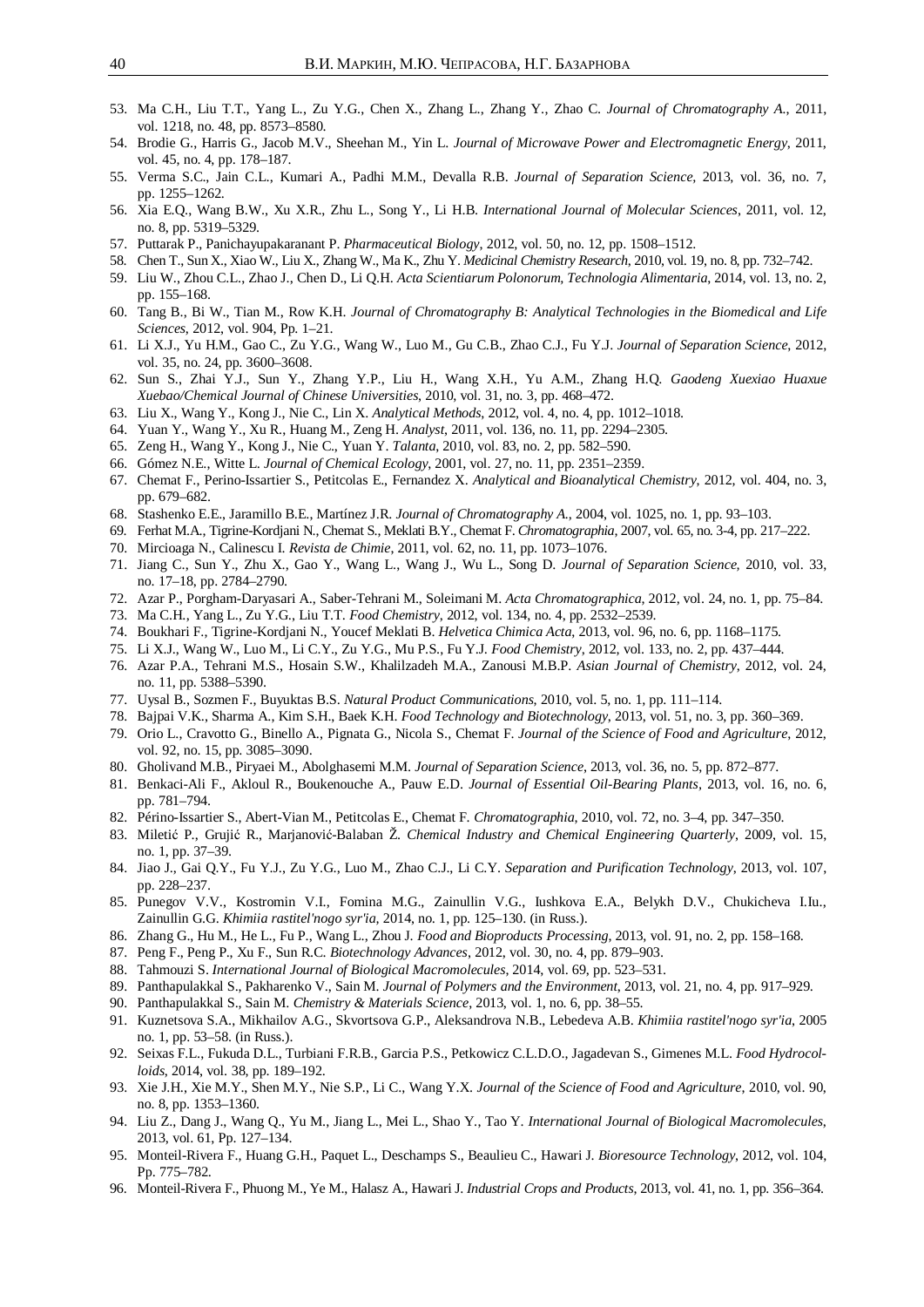- 97. Smiglak M., Pringle J.M., Lu X., Han L., Zhang S., Gao H., MacFarlane D.R., Rogers R.D. *Chemical Communications*, 2014, vol. 50, no. 66, pp. 9228–9250.
- 98. Swatloski R.P., Spear S.K., Holbrey J.D., Rogers R.D. *Journal of the American Chemical Society*, 2002, vol. 124, no. 18, pp. 4974–4975.
- 99. Muhammad N., Man Z., Bustam Khalil M.A. *European Journal of Wood and Wood Products*, 2012, vol. 70, no. 1–3, pp. 125–133.
- 100. Vadivambal R., Jayas D.S. *Biosystems Engineering*, 2007, vol. 98, no. 1, pp. 1–16.
- 101. Gasmalla M.A.A., Yang R., Amadou I., Hua X. *Tropical Journal of Pharmaceutical Research*, 2014, vol. 13, no. 1, pp. 61–65.
- 102. Hamrouni-Sellami I., Rahali F.Z., Rebey I.B., Bourgou S., Limam F., Marzouk B. *Food and Bioprocess Technology*, 2013, vol. 6, no. 3, pp. 806–817.
- 103. Sellami I.H., Rebey I.B., Sriti J., Rahali F.Z., Limam F., Marzouk B. *Food and Bioprocess Technology*, 2012, vol. 5, no. 8, pp. 2978–2989.
- 104. Pirbalouti A.G., Mahdad E., Craker L. *Food Chemistry*, 2013, vol. 141, no. 3, pp. 2440–2449.
- 105. Lander T.A., Dadonaite B., Monro A.K. *Taxon*, 2013, vol. 62, no. 4, pp. 790–797.
- 106. Mosqueda M.R., Tabil L.G., Meda V. *The Journal of microwave power and electromagnetic energy : a publication of the International Microwave Power Institute*, 2013, vol. 47, no. 3, pp. 155–176.
- 107. Palade P.A., Leuca T., Bandici L. *Journal of Electrical and Electronics Engineering,* 2011, vol. 4, no. 1, pp. 153–156.
- 108. Hansson L., Antti A.L. *Journal of Materials Processing Technology*,. 2003, vol. 141, no. 1, pp. 41–50.
- 109. Bartholme M., Avramidis G., Viöl W., Kharazipour A. *European Journal of Wood and Wood Products*, 2009, vol. 67, no. 3, pp. 357–360.
- 110. Torgovnikov G. Microwave Wood Processing. 2010 [Электронный ресурс]. URL: http://www.microwavewoodprocessing.com/.
- 111. Torgovnikov G., Vinden P. *Forest Products Journal*, 2010, vol. 60, no. 2, pp. 173–182.
- 112. Bundhoo Z.M.A., Mudhoo A., Mohee R. *Critical Reviews in Environmental Science and Technology*, 2013, vol. 43, no. 20, pp. 2140–2211.
- 113. Miura M., Kaga H., Sakurai A., Kakuchi T., Takahashi K. *Journal of Analytical and Applied Pyrolysis*, 2004, vol. 71, no. 1, pp. 187–199.
- 114. Bannova E.A., Kitaeva N.K., Merkov S.M., Muchkina M.V., Zaloznaia E.P., Martynov P.N. *Sorbtsionnye i khromatograficheskie protsessy,* 2013, vol. 13, no. 1, pp. 60–68. (in Russ.).
- 115. Fu Y., Wang L., Zhou Z. *2011 International Conference on Energy, Environment and Sustainable Development*, ICEESD 2011. Shanghai, 2012, pp. 2065–2070.
- 116. Nguyen T.D., Moon J.I., Song J.H., Kim T.N. *Korean Journal of Materials Researchɛ* 2012, vol. 22, no. 6, pp. 321–327.
- 117. Nóbrega J.A., Pirola C., Fialho L.L., Rota G., De Campos Jordão C.E.K.M.A., Pollo F. *Talanta*, 2012, vol. 98, pp. 272–276.
- 118. Tokalioğlu, Ş. *Food Chemistry*, 2012, vol. 134, no. 4, pp. 2504–2508.
- 119. Liu H.W., Qin Z.H., Xie H.L., Cao S. *Spectroscopy and Spectral Analysis*, 2013, vol. 33, no. 1, pp. 224–227.
- 120. Singh R., Tiwari S., Srivastava M., Shukla A. *Agricultural Engineering International: CIGR Journal*, 2014, vol. 16, no. 1, pp. 173–181.
- 121. Verma P., Watanabe T., Honda Y. *Bioresource Technology*, 2011, vol. 102, no. 4, pp. 3941–3945.
- 122. Inan H., Turkay O., Akkiris C. *International Journal of Global Warming*, 2014, vol. 6, no. 2-3, pp. 212–221.
- 123. El-Zawawy W.K., Ibrahim M.M., Abdel-Fattah Y.R., Soliman N.A., Mahmoud M.M. *Carbohydrate Polymers*, 2011, vol. 84, no. 3, pp. 865–871.
- 124. Kisurin I.V., Arapov K.A., Gushchin P.A., Ivanov E.V., Vinokurov V.A. *Bashkirskii khimicheskii zhurnal*, 2010, no. 3, pp. 167–170. (in Russ.).
- 125. Fan S.P., Jiang L.Q., Chia C.H., Fang Z., Zakaria S., Chee K.L. *Bioresource Technology*, 2014, vol. 153, pp. 69–78.
- 126. Katrakov I.B., Bazarnova N.G., Markin V.I., Vorob'eva E.A., Strigunov V.V. *Novye dostizheniia v khimii i khimicheskoi tekhnologii rastitel'nogo syr'ia : materialy V Vseros. konf. s mezhdunar. uchastiem.* [New advances in chemistry and chemical engineering plant raw material: the V All-Russian Conference with international participation]. Barnaul, 2012, pp. 113. (in Russ.).
- 127. Tsubaki S., Ozaki Y., Azuma J. *Journal of Food Science*, 2010, vol. 75, no. 2, pp. C152–C159.
- 128. Singh V., Kumar P., Sanghi R. *Progress in Polymer Science (Oxford)*, 2012, vol. 37, no. 2, pp. 340–364.
- 129. Goetz L.A., Sladky J.P., Ragauskas A.J. *Holzforschung*, 2009, vol. 63, no. 4, pp. 414–417.
- 130. Dziak J. *Applied Thermal Engineering,* 2008, vol. 28, no. 10, pp. 1189–1195.
- 131. Wu C.J., Zhao C.S., Li J., Chen K.F. *2011 International Conference on Chemical Engineering and Advanced Materials*, CEAM. 2011, vol. 236–238. pp. 1307–1312.
- 132. Chadlia A., Farouk M.M. *Journal of Applied Polymer Science,* 2011, vol. 119, no. 6, pp. 3372–3381.
- 133. Joly N., Granet R., Krausz P. *Journal of Carbohydrate Chemistry,* 2003, vol. 22, no. 1, pp. 47–55.
- 134. Patent 19938501 (DE). C 2001.
- 135. Zhang G.L., Zhang L., Deng H., Sun P. *Journal of Chemical Technology and Biotechnology*, 2011, vol. 86, no. 4, pp. 584–589.
- 136. Peng X.W., Ren J.L., Zhong L.X., Cao X.F., Sun R.C. *Journal of Agricultural and Food Chemistry*, 2011, vol. 59, no. 2, pp. 570–576.
- 137. Shi H., Yin Y., Jiao S. *Journal of Applied Polymer Science*, 2014, vol. 131, no. 20. DOI: 10.1002/app.40906
- 138. Singh A.V., Nath L.K., Guha M., Kumar R. *Pharmacology & Pharmacy*, 2011, vol. 2, no. 1, pp. 42–46.
- 139. Guo Y., Zhou J., Wang Y., Zhang L., Lin X. *Cellulose,* 2010, vol. 17, no. 6, pp. 1115–1125.
- 140. Rowell R.M. Handbook of Wood Chemistry and Wood Composites. New York: CRC Press, 2005. 473 p.
- 141. Hill C.A.S. Wood Modification: Chemical, Thermal and Other Processes. John Wiley & Sons Ltd, 2006. 248 p.
- 142. Bazarnova N.G., Katrakov I.B., Markin V.I. *Rossiiskii khimicheskii zhurnal*, 2004, vol. XLVIII, no. 3, pp. 108–115. (in Russ.).